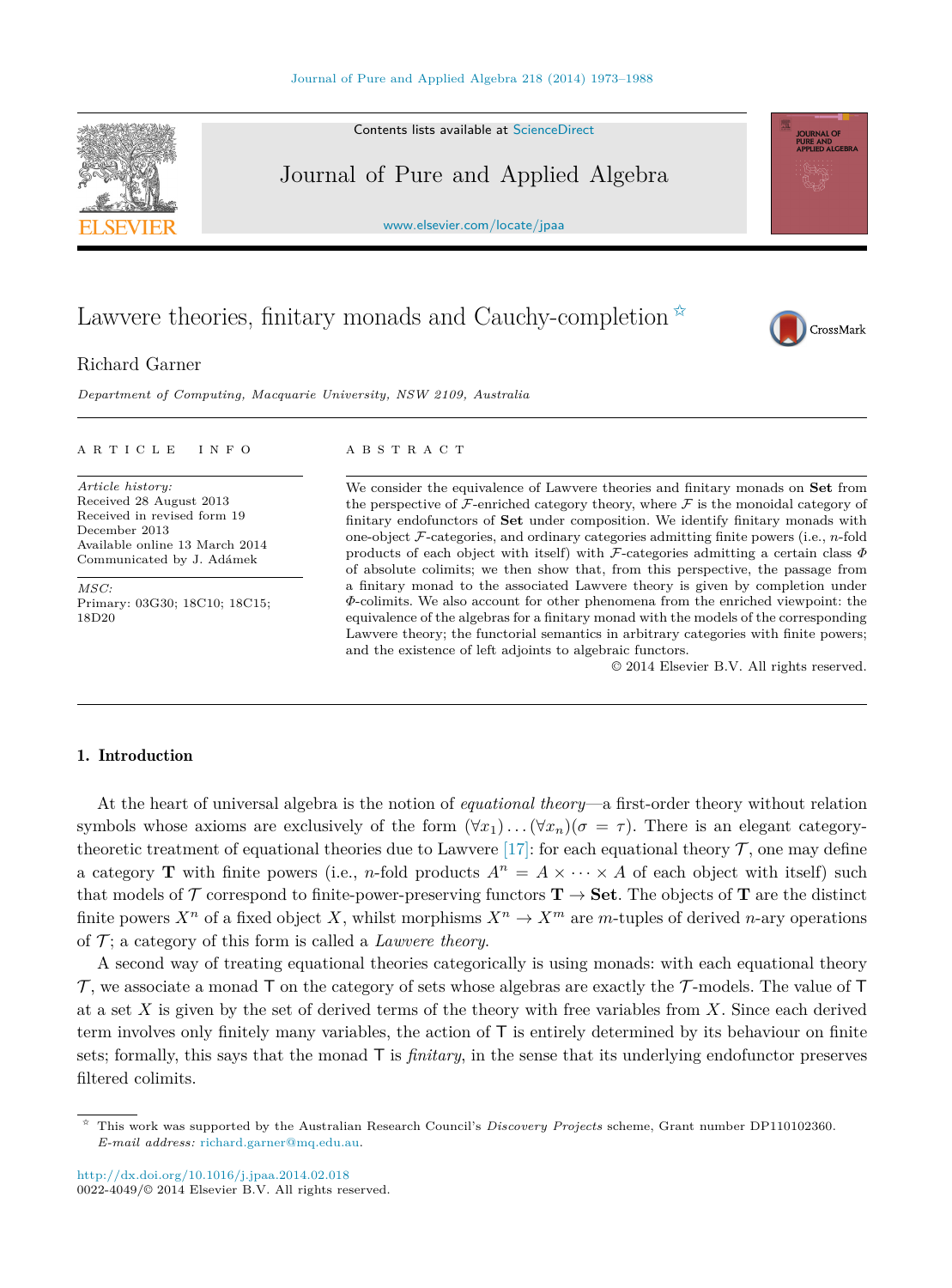The formulations in terms of finitary monads and Lawvere theories are equivalent; more precisely, we have an equivalence of categories

$$
\mathbf{Mnd}_f(\mathbf{Set}) \simeq \mathbf{Law} \tag{1.1}
$$

which commutes (to within pseudonatural equivalence) with the functors sending a finitary monad to its category of algebras, and a Lawvere theory to its category of models (a *model* of a Lawvere theory **T** being, as above, a finite-power-preserving functor  $T \rightarrow$  **Set**). This equivalence was essentially established by Linton in [\[20\];](#page-15-0) for modern treatments the reader could consult, for instance, [\[1\]](#page-15-0) or [\[24\];](#page-15-0) for a historical overview, see [\[9\].](#page-15-0)

The equivalence  $(1.1)$  has been extended in many directions  $[21,24,23,15,2]$  to deal with other notions of algebraic structure: for example, ones with different kinds of arities for the operations, with different rules for handling variable contexts, or with different objects than sets bearing the structure. Yet as natural as these extensions are, they do not offer a compelling explanation as to why the monad–theory correspondence should exist in the first place.

This article will attempt such an explanation, making use of a seemingly unrelated insight of Lawvere: his description in [\[18\]](#page-15-0) of metric spaces as enriched categories in the sense of [\[13\].](#page-15-0) His treatment emphasises particularly the process of completing an enriched category under *absolute* colimits, those colimit-types which are preserved by any functor. Applied to a metric space, seen as an enriched category, this completion yields the classical Cauchy completion, and the name *Cauchy-completion* has subsequently come to refer to the completion of any kind of enriched category under absolute colimits. A notable application of these ideas is [\[28\],](#page-15-0) which identifies sheaves on a given site with certain Cauchy-complete categories enriched over an associated bicategory. Our application will use Cauchy-completion over a suitable enrichment base to explain the monad–theory correspondence.

In more detail, we will consider categories enriched in  $\mathcal{F}$ , the category of finitary endofunctors of **Set** with its compositional monoidal structure. Amongst the totality of such enriched categories, we find:

- (1) Every finitary monad T on the category of sets; and
- (2) Every ordinary category with finite powers, so in particular:
	- (a) Every Lawvere theory **T**;
	- (b) The category **Set** of sets.

On the one hand, finitary monads as in (1) are precisely monoids in  $\mathcal{F}$ , thus, one-object  $\mathcal{F}$ -categories; on the other, we will identify ordinary categories as in (2) with the F-categories admitting a certain class *Φ* of absolute colimits. The F-categories of the form (2)—which we call *representable*—are reflective amongst all F-categories, with reflector given by Cauchy-completion with respect to the class *Φ*; and the key to our reconstruction of the equivalence  $(1.1)$  is that this Cauchy-completion applied to a finitary monad  $\mathsf{T}$  yields precisely the associated Lawvere theory **T**.

This perspective also explains the interaction of the equivalence  $(1.1)$  with models. On viewing a finitary monad  $\mathsf{T}$  or a Lawvere theory  $\mathbf{T}$  as an F-category, we find that the categories  $\mathbf{Alg}(\mathsf{T})$  and  $\mathbf{Mod}(\mathbf{T})$  of algebras or models are the respective categories of F-functors from T or **T** into **Set**. Since the F-category of sets is representable, the universal property of the representable reflection asserts the equivalence

$$
\mathbf{Alg}(\mathsf{T}) = \mathcal{F}\text{-}\mathbf{CAT}(\mathsf{T}, \mathbf{Set}) \simeq \mathcal{F}\text{-}\mathbf{CAT}(\mathbf{T}, \mathbf{Set}) = \mathbf{Mod}(\mathbf{T})
$$

of the algebras of the monad with the models of the theory.

We will account for two further phenomena from the enriched-categorical perspective. The first is the possibility of taking models in categories other than **Set**. This is most easily understood in the formulation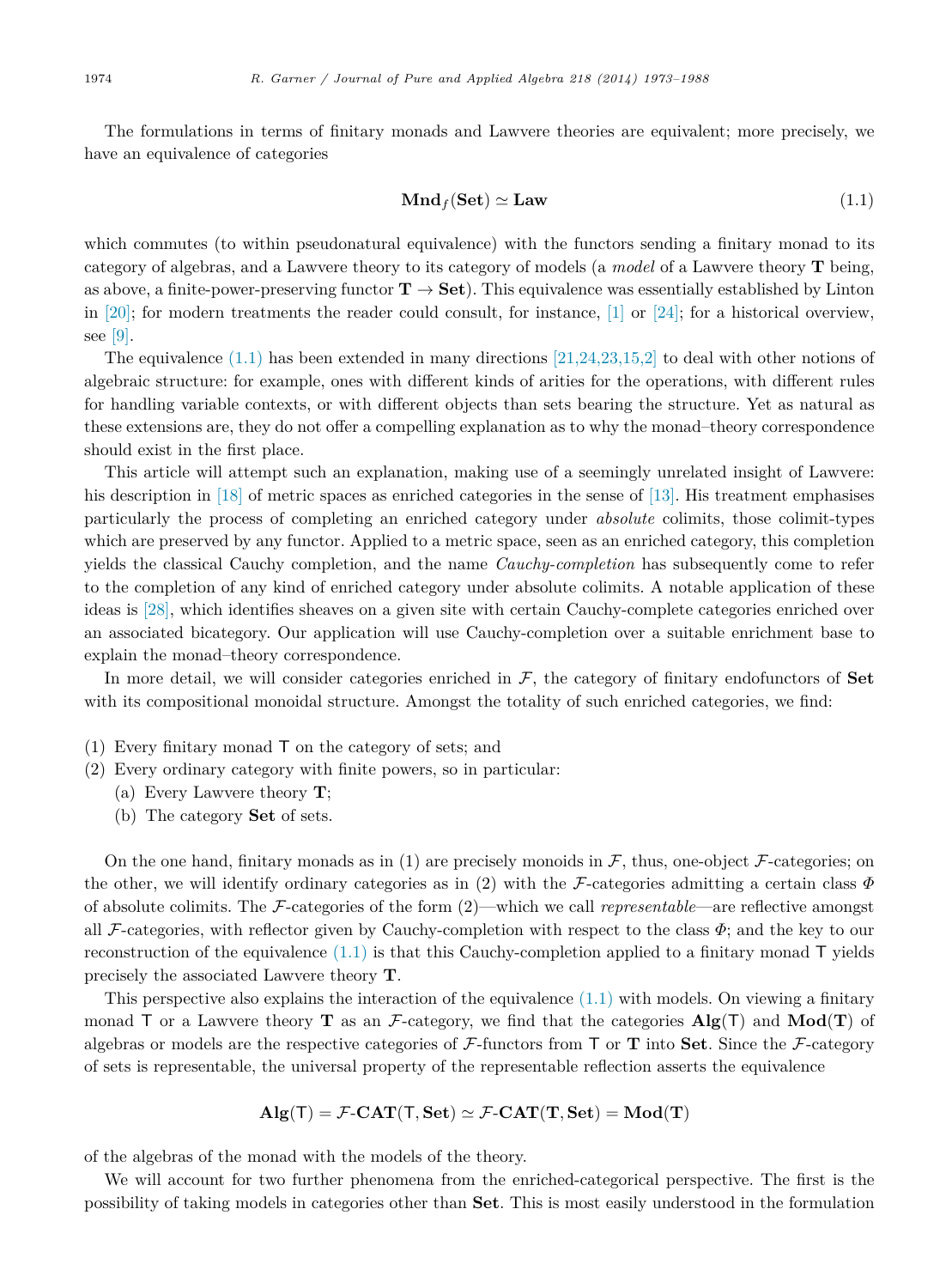<span id="page-2-0"></span>using Lawvere theories: a model of a Lawvere theory **T** can be defined in any category C with finite powers as a finite-power-preserving functor  $\mathbf{T} \to \mathcal{C}$ . On the face of it, it is less clear how to take algebras in  $\mathcal{C}$  of a finitary monad  $\overline{\mathrm{T}}$  in a way that is functorial in  $\overline{\mathrm{T}}$  and  $\overline{\mathcal{C}}$ . This is where the enriched perspective is superior: both models of a Lawvere theory and algebras of a finitary monad in  $\mathcal C$  may be defined with equal simplicity as  $F$ -functors from the theory or the monad into  $C$ , seen as an  $F$ -category.

The second further point we consider is the construction of left adjoints to algebraic functors. Taking the Lawvere theory perspective, an *algebraic functor* is a functor  $\text{Mod}(\mathbf{T}, \mathcal{C}) \to \text{Mod}(\mathbf{S}, \mathcal{C})$  induced by composition with a map  $S \to T$  of Lawvere theories. It is known that such functors have left adjoints under rather general circumstances (see [\[12\],](#page-15-0) for example); we will consider when they may be constructed by  $F$ -enriched left Kan extension. It turns out that this is the case just when unenriched left Kan extensions along the ordinary functor  $S \to T$  exist and distribute appropriately over finite powers.

In this article, we have only considered the classical correspondence between finitary monads and Lawvere theories; but each of the generalisations of the monad–theory correspondence listed above should also arise in this manner on replacing  $\mathcal F$  by some other appropriate monoidal category or bicategory of endofunctors; in future work with Hyland, we will study generalised monad–theory correspondences using enrichment over the Kleisli bicategories of [\[5,8\].](#page-15-0)

# 2. Finitary monads and their algebras via enriched categories

#### *2.1. Finitary monads as* F*-categories*

In this section, we describe finitary monads on **Set** and their algebras from the perspective of enriched category theory. In the introduction, we stated that our base  $\mathcal F$  for enrichment would be the category of finitary endofunctors of **Set**, seen as monoidal under composition; however, following [\[14, Section 4\],](#page-15-0) we will find it convenient to work not with **End***<sup>f</sup>* (**Set**) itself, but with an equivalent and more elementary category.

Let **F** denote the full subcategory of **Set** spanned by the finite cardinals. **F** is in fact the free category with finite colimits on 1, and so by [\[13, Proposition 5.41\]](#page-15-0) the inclusion  $I : \mathbf{F} \to \mathbf{Set}$  exhibits **Set** as the free completion of **F** under filtered colimits. Restriction and left Kan extension along *I* thus exhibits  $\text{End}_f(\text{Set})$ as equivalent to the functor category  $[\mathbf{F}, \mathbf{Set}]$ . The compositional monoidal structure of  $\mathbf{End}_f(\mathbf{Set})$  transports across the equivalence to yield a monoidal structure on [**F***,* **Set**] whose unit object is the inclusion *I*, and whose tensor product is defined as on the left in:

$$
(A \otimes B)(n) = \int_{0}^{m \in \mathbf{F}} A(m \times (Bn)^m) \qquad [B, C](m) = \int_{n \in \mathbf{F}} [(Bn)^m, Cn].
$$

Henceforth, we shall write  $\mathcal F$  to denote  $[\mathbf F, \mathbf{Set}]$  equipped with this monoidal structure. We record for future use that the tensor product is non-symmetric and *right closed*, meaning that each  $\left(\frac{-\right)}{2} \otimes B : \mathcal{F} \to \mathcal{F}$  admits a right adjoint  $[B, -]$ , defined as on the right above. The category of monoids in F is, of course, equivalent to the category of monoids in **End***<sup>f</sup>* (**Set**) and so to the category of finitary monads on **Set**, and so we have:

2.2. Proposition. *The category* **Mnd***<sup>f</sup>* (**Set**) *of finitary monads on* **Set** *is equivalent to the category of oneobject* F*-categories.*

#### *2.3. Monad algebras as* F*-functors*

We now describe algebras for finitary monads and the maps between them in terms of  $\mathcal{F}\text{-enriched functors}$ and transformations. For this, we use an analysis which appears in can be traced back to [\[11, Section 3\];](#page-15-0) it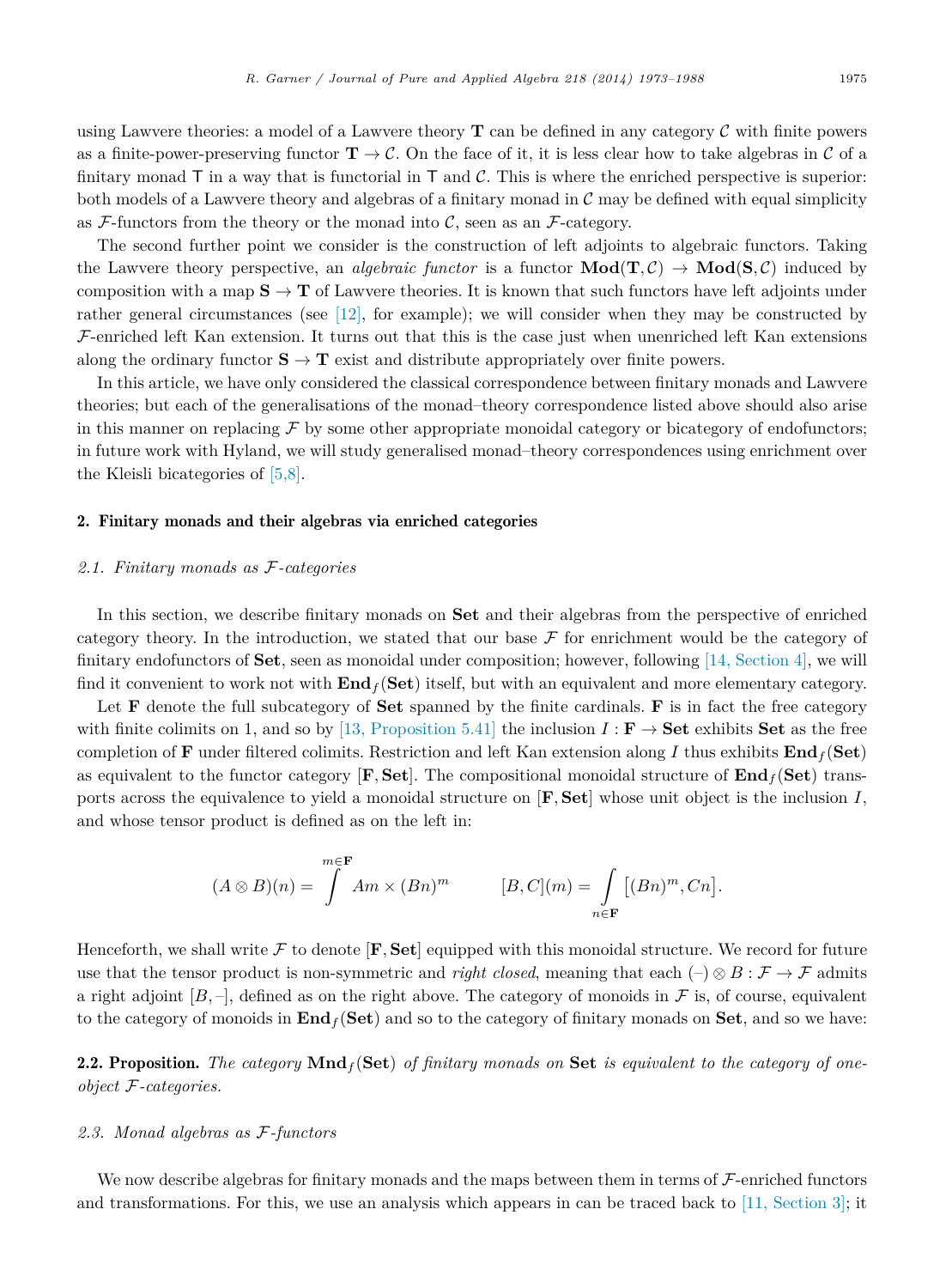is based on certain general considerations concerning monoidal actions, which may be found, for example, in [\[10\].](#page-15-0)

Suppose that  $V$  is a monoidal category. By a *monoidal action* of  $V$  on a category W, we mean a functor  $\Diamond: \mathcal{V} \times \mathcal{W} \to \mathcal{W}$  together with a strong monoidal structure on its transpose  $\mathcal{V} \to [\mathcal{W}, \mathcal{W}]$  (viewing  $[\mathcal{W}, \mathcal{W}]$ ) as strict monoidal under composition); to give this strong monoidal structure is equally to give natural isomorphisms  $I \diamond X \cong X$  and  $(A \otimes A') \diamond X \cong A \diamond (A' \diamond X)$  satisfying the evident coherence laws. The action is said to be *right closed* if each  $\langle -\rangle \circ X : \mathcal{V} \to \mathcal{W}$  admits a right adjoint  $\langle X, -\rangle : \mathcal{W} \to \mathcal{V}$ , with counit components  $\varepsilon : \langle X, Y \rangle \diamond X \to Y$ , say. In these circumstances, the category W acquires a V-enrichment, with hom-objects the  $\langle X, Y \rangle$ 's and identities and composition  $I \to \langle X, X \rangle$  and  $\langle Y, Z \rangle \otimes \langle X, Y \rangle \to \langle X, Z \rangle$ obtained by transposing the respective morphisms  $I \circ X \cong X$  and

$$
(\langle Y, Z \rangle \otimes \langle X, Y \rangle) \diamond X \xrightarrow{\cong} \langle Y, Z \rangle \diamond (\langle X, Y \rangle \diamond X) \xrightarrow{1 \diamond \varepsilon} \langle Y, Z \rangle \diamond Y \xrightarrow{\varepsilon} Z
$$

of W under the right closure adjunctions. Observe that, as in [\[10, Lemma 2.1\],](#page-15-0) this structure makes W into a *tensored* V-category in the sense of Section [3.4](#page-5-0) below: the tensor of  $X \in \mathcal{W}$  by  $A \in \mathcal{V}$  is given by  $A \diamond X$ .

Suppose now that *A* is a monoid in V; its image under the strong monoidal functor  $V \rightarrow [W, W]$  is then a monoid in  $[W, W]$ , hence a monad  $A \diamond (-)$  on W.

**2.4. Proposition.** *Given* a right closed monoidal action  $\diamond : V \times W \rightarrow W$  and a monoid  $A \in V$ , we have, on *viewing A as one-object* V*-category ΣA and equipping* W *with the* V*-enrichment derived from the action, an isomorphism of categories*  $V$ **-CAT**( $\Sigma A$ ,  $W$ )  $\cong$   $(A \diamond -)$ **-Alg***.* 

**Proof.** To give a V-functor  $\Sigma A \to W$  is to give an object  $X \in W$  and a map  $x : A \to \langle X, X \rangle$  in V making the diagrams



commute. Transposing under adjunction, this is equally to give an object  $X \in \mathcal{W}$  and a map  $A \circ X \to X$ satisfying the two axioms for an  $A \diamond (-)$ -algebra. To give a V-natural transformation  $F \Rightarrow G : \Sigma A \rightarrow W$  is to give a map  $\varphi: I \to \langle X, Y \rangle$  such that the diagram

$$
A \xrightarrow{y} \langle Y, Y \rangle \xrightarrow{\langle Y, Y \rangle \otimes \varphi} \langle Y, Y \rangle \otimes \langle X, Y \rangle
$$
  
\n
$$
\downarrow x
$$
  
\n
$$
\langle X, X \rangle \xrightarrow[\varphi \otimes \langle X, X \rangle]{} \langle X, X \rangle \xrightarrow{m} \langle X, Y \rangle
$$

commutes; which, transposing under adjunction and using the coherence constraint  $I \circ X \cong X$ , is equally to give a map  $X \to Y$  commuting with the  $A \circ (-)$ -actions. This gives the isomorphism  $\mathcal{V}\text{-}\mathbf{CAT}(ZA, \mathcal{W}) \cong$  $(A \diamond -)$ -**Alg**; naturality in *A* is easily verified.  $\Box$ 

We now apply the preceding generalities to the case  $V = \mathcal{F}$ . Transporting the evident monoidal action of **Endf** (Set) on Set across the monoidal equivalence **Endf** (Set)  $\simeq$  F yields a monoidal action  $\circ$  : F  $\times$  Set  $\rightarrow$ **Set**, given as on the left in: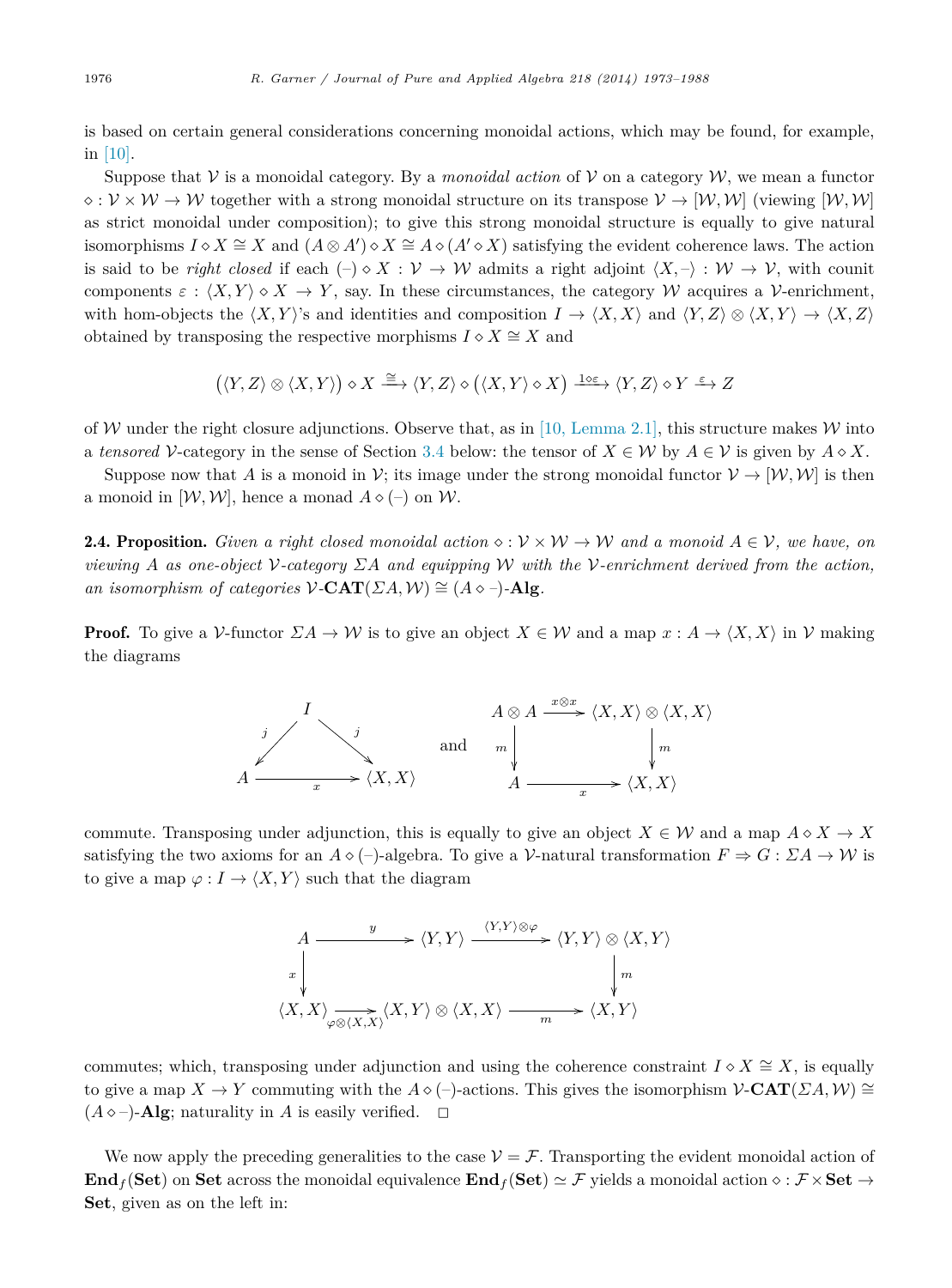$$
A \diamond X = \int^{n \in \mathbf{F}} An \times X^n \qquad \langle X, Y \rangle(n) = \mathbf{Set}(X^n, Y).
$$

<span id="page-4-0"></span>This action is right closed, with the right adjoints  $\langle X, - \rangle$  being defined as on the right above. We thus obtain a canonical enrichment of the category of sets to an F-category S with hom-objects given by  $S(X, Y)$  $\textbf{Set}(X^{(-)}, Y)$ ; and by the preceding result, we conclude that:

2.5. Proposition. *The embedding of finitary monads into one-object* F*-categories fits into a pseudocommuting triangle of functors*



# 3. Representable **F**-categories

We have now described finitary monads and their algebras in terms of  $\mathcal{F}\text{-category}$  theory, and in the next section, we will do the same for Lawvere theories and their models. We now set up the results that will be necessary to do this; as anticipated in the introduction, this will involve showing that ordinary categories admitting finite powers may identified with those F-categories admitting a certain class of absolute colimits.

# *3.1.* F*-categories, functors and transformations*

We begin by unfolding the basic notions of  $\mathcal{F}\text{-category}$  theory. An  $\mathcal{F}\text{-category}\mathcal{M}$  is given by the following data:

- (i) A set of objects ob  $\mathcal{M}$ ;
- (ii) For all  $X, Y \in ob \mathcal{M}$  and  $n \in \mathbf{F}$ , a homset  $\mathcal{M}_n(X, Y)$ ;
- (iii) For all  $X, Y \in ob \mathcal{M}$  and  $\varphi : n \to m \in \mathbf{F}$ , functorial reindexing operations

$$
\varphi_*: \mathcal{M}_n(X, Y) \to \mathcal{M}_m(X, Y);
$$

- (iv) For all  $X \in ob \mathcal{M}$ , an identity map  $1_X \in \mathcal{M}_1(X,X)$ ; and
- (v) For all  $X, Y, Z \in ob \mathcal{M}$ , composition operations, natural in *n* and *m*:

$$
\mathcal{M}_m(Y, Z) \times \mathcal{M}_n(X, Y)^m \to \mathcal{M}_n(X, Z)
$$
  

$$
(g, f_1, \dots, f_m) \mapsto g \circ (f_1, \dots, f_m),
$$

obeying the following axioms, wherein we write  $\pi_1, \ldots, \pi_n \in \mathcal{M}_n(X, X)$  for the images of the element  $1_A \in \mathcal{M}_1(X, X)$  under the *n* distinct maps  $1 \to n$  in **F**:

 $(vi)$   $\pi_i \circ (f_1, \ldots, f_n) = f_i;$  $(vii)$   $q \circ (\pi_1, \pi_2, \ldots, \pi_n) = q;$  $(viiii)$   $h \circ (g_1 \circ (f_1, \ldots, f_k), \ldots, g_j \circ (f_1, \ldots, f_k)) = (h \circ (g_1, \ldots, g_j)) \circ (f_1, \ldots, f_k).$ 

An F-functor  $F: \mathcal{M} \to \mathcal{N}$  is given by an assignation on objects and assignations on homsets  $\mathcal{M}_n(X, Y) \to$  $\mathcal{N}_n(FX, FY)$  which are natural in *n* and preserve composition and identities, whilst an *F*-transformation  $\alpha: F \Rightarrow G$  is given by elements  $\alpha_X \in \mathcal{N}_1(FX, GX)$  such that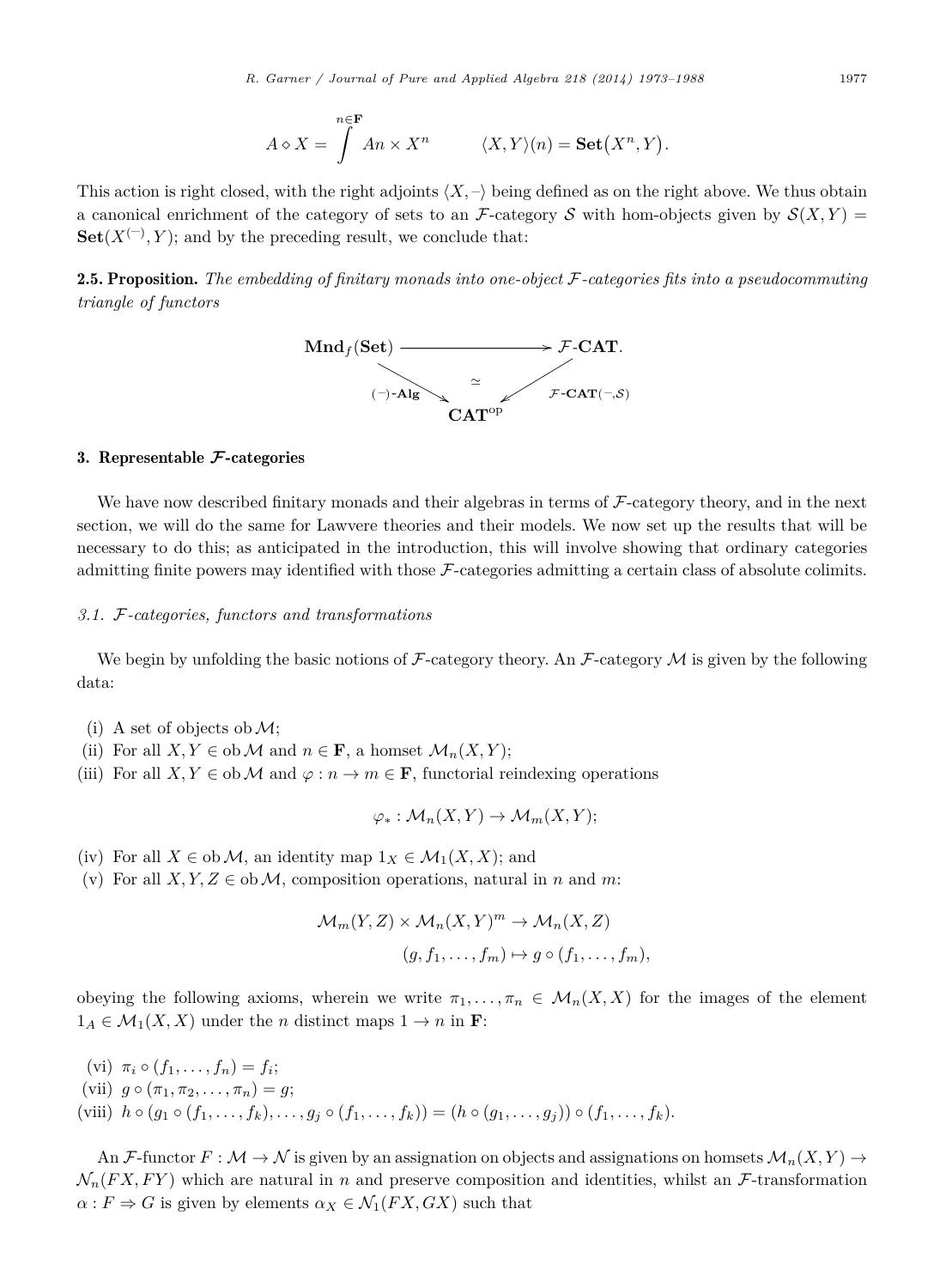$$
\alpha_Y \circ Ff = Gf \circ (\alpha_X \circ \pi_1, \dots, \alpha_X \circ \pi_n)
$$
\n(3.1)

<span id="page-5-0"></span>for all  $f \in \mathcal{M}_n(X, Y)$ . Every F-category M has an underlying ordinary category VM with objects those of M and homsets  $V\mathcal{M}(X,Y) = \mathcal{M}_1(X,Y)$ ; the evident extension to 1- and 2-cells yields a forgetful 2-functor  $V : \mathcal{F}\text{-}\mathbf{CAT} \to \mathbf{CAT}$ .

**3.2. Remark.** Axioms (v) and (vii) in the definition of  $F$ -category force the maps in (iii) to be given by  $\varphi_*(g) = g \circ (\pi_{\varphi(1)}, \ldots, \pi_{\varphi(n)})$ ; and in fact, this leads to an alternative axiomatisation of *F*-categories. Suppose we are given:

- (i) A set of objects ob  $\mathcal{M}$ ;
- (ii) For all  $X, Y \in ob \mathcal{M}$  and  $n \in \mathbf{F}$ , a homset  $\mathcal{M}_n(X, Y)$ ;
- (iv') For all  $X \in ob \mathcal{M}$  and  $n \in \mathbf{F}$ , projection maps  $\pi_1, \ldots, \pi_n \in \mathcal{M}_n(X, X)$ ;
- (v') For all  $X, Y, Z \in ob \mathcal{M}$ , composition operations:

$$
\mathcal{M}_m(Y, Z) \times \mathcal{M}_n(X, Y)^m \to \mathcal{M}_n(X, Z)
$$
  

$$
(g, f_1, \dots, f_m) \mapsto g \circ (f_1, \dots, f_m),
$$

such that axioms (vi)–(viii) are verified. Then we define identities as in (iv) by  $1_A = \pi_1 \in \mathcal{M}_1(A, A)$ , and functorial reindexing maps as in (iii) by the above formula; on doing so, (v ) becomes natural in *n* and *m*, so yielding (v). This alternative axiomatisation is a many-object version of the universal algebraists' notion of *abstract clone* [\[6\].](#page-15-0) In terms of this axiomatisation, an F-functor  $\mathcal{M} \to \mathcal{N}$  is given by assignations on objects and on homs which preserve composition and the projection maps.

3.3. Remark. An F-category also admits a *linear composition* operation

$$
\mathcal{M}_m(Y, Z) \times \prod_{i=1}^m \mathcal{M}_{n_i}(X, Y) \to \mathcal{M}_{\sum_i n_i}(X, Z)
$$
  

$$
(g, f_1, \dots, f_m) \mapsto g \otimes (f_1, \dots, f_m)
$$
 (3.2)

given by  $g \otimes (f_1, \ldots, f_n) = g \circ ((\iota_1)_*(f_1), \ldots, (\iota_n)_*(f_n))$  with  $(\iota_j : n_j \to \sum_i n_i)_{j=1}^m$  the coproduct injections. This composition, together with the identity elements in (iv) and reindexing maps in (iii), makes  $\mathcal M$  into a cartesian multicategory (called a *Gentzen multicategory* in [\[16\]\)](#page-15-0), where we take the set of multimaps  $X_1, \ldots, X_n \to Y$  to be empty unless  $X_1 = \cdots = X_n = X$ , in which case we take it to be  $\mathcal{M}_n(X, Y)$ . This in fact gives a further alternative axiomatisation<sup>1</sup> of  $\mathcal{F}$ -categories: they are precisely the cartesian multicategories in which every multimap  $X_1, \ldots, X_n \to Y$  has  $X_1 = \cdots = X_n$ ; the key point is that composition  $(v)$  is definable in terms of  $(3.2)$  and  $(iii)$  as:

$$
g \circ (f_1, \ldots, f_m) = (\pi_1)_* (g \otimes (f_1, \ldots, f_m))
$$
 (with  $\pi_1 : n \times m \to n$  the projection).

### *3.4. Tensors in* F*-categories*

The relevant colimits for enriched category theory are the *weighted* (there called *indexed*) limits of [\[13,](#page-15-0) Chapter 3. For the moment, we shall need only the following case of the general notion. Given  $\mathcal V$  a right-

<sup>&</sup>lt;sup>1</sup> The correspondence between this axiomatisation and the original one corresponds to the correspondence between the "multiplicative" and "additive" treatment of contexts in the classical sequent calculus. The basic calculation underlying these correspondences is that, for cartesian monoidal  $C$ , the convolution monoidal structure on  $[{\cal C}^{op}, {\bf Set}]$  is again cartesian monoidal.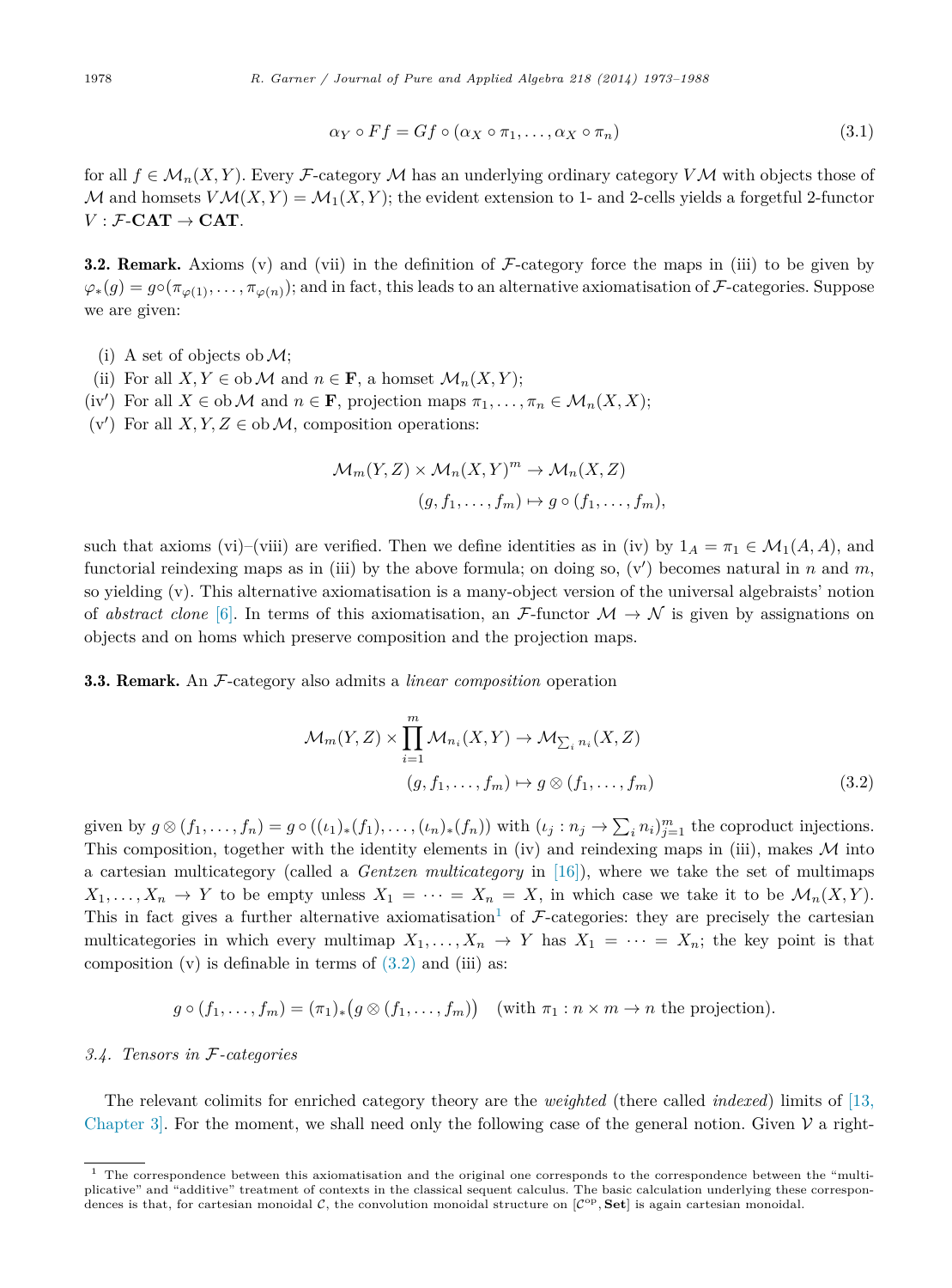<span id="page-6-0"></span>closed<sup>2</sup> monoidal category and C a V-category, a *tensor* of  $X \in \mathcal{C}$  by  $A \in \mathcal{V}$  is an object Z of C and map  $i: A \to C(X, Z)$  in *V* such that for all  $Y \in C$ , the composite

$$
\mathcal{C}(Z,Y) \xrightarrow{\mathcal{C}(X,-)} [\mathcal{C}(X,Z), \mathcal{C}(X,Y)] \xrightarrow{[i,1]} [A, \mathcal{C}(X,Y)]
$$
\n(3.3)

is invertible in  $\mathcal{V}$ ; we may sometimes write *Z* as  $A \otimes X$ , or say that *i exhibits Z* as  $A \otimes X$ . Taking now  $V = \mathcal{F}$  and  $A = y_n = \mathbf{F}(n, -)$ , we see that, for an F-category M and an object  $X \in \mathcal{M}$ , a tensor of X by  $y_n$  is given by an object *Z* and map  $i : y_n \to C(X, Z)$ —which by the Yoneda lemma is equally an element  $i \in \mathcal{C}_n(X, Z)$ —such that for all  $Y \in \mathcal{C}$ , the map (3.3) is invertible. Unfolding the definitions, this says that for all  $Y \in \mathcal{C}$  and  $k \in \mathbf{F}$ , the function

$$
\mathcal{C}_k(Z, Y) \to \mathcal{C}_{kn}(X, Y)
$$
  
\n
$$
g \mapsto g \otimes (i, \dots, i)
$$
\n(3.4)

is invertible; here we use the linear composition operation of [\(3.2\).](#page-5-0)

**3.5. Proposition.** Let M be an F-category. For all  $X, Z \in \mathcal{M}$ , the following data are equivalent:

- (a) *An element*  $i \in \mathcal{M}_n(X, Z)$  *exhibiting*  $Z$  *as*  $y_n \otimes X$ ;
- (b) *Elements*  $p_1, \ldots, p_n \in M_1(Z, X)$  *exhibiting Z as the* (*enriched*) *power*  $X^n$ ;
- (c) *Elements i* and  $p_1, \ldots, p_n$  *as above such that*

$$
i \circ (p_1, \dots, p_n) = 1_Z \quad and \quad p_k \circ i = \pi_k \quad \text{for all } 1 \leq k \leq n. \tag{3.5}
$$

*It follows that, in an* F*-category, tensors by representables y<sup>n</sup> are* absolute colimits *in the sense of being preserved by any* F*-functor.*

The universal property asserted in (b) of the maps  $p_1, \ldots, p_n$  is that, for all  $Y \in \mathcal{C}$  and  $k \in \mathbf{F}$ , the map of homsets  $\mathcal{C}_k(Y, Z) \to \mathcal{C}_k(Y, X)^n$  given by postcomposition with  $p_1, \ldots, p_n$  is invertible. In particular, this implies that *Z* is the power  $X^n$  in the underlying ordinary category  $V\mathcal{M}$ .

**Proof.** Given *i* as in (a), we define  $p_1, \ldots, p_n$  as in (c) by the universal property of the tensor applied to the maps  $\pi_1, \ldots, \pi_n \in \mathcal{M}_n(X, X)$ ; then the right-hand equalities in (3.5) are immediate, and the left-hand one follows on precomposing with *i* and applying the universal property. Conversely, given (c), we obtain the inverse to (3.4) required for (a) by sending  $h \in \mathcal{C}_{kn}(X, Y)$  to the composite  $h \circ (p_1 \circ \pi_1, \ldots, p_1 \circ \pi_k, \ldots,$  $p_n \circ \pi_1, \ldots, p_n \circ \pi_k \in C_k(Z, Y).$ 

On the other hand, given  $p_1, \ldots, p_n$  as in (b), we define *i* as in (c) by the universal property of the power applied to the family  $(\pi_1, \ldots, \pi_n) \in C_n(X, X)^n$ ; then the right-hand equalities in  $(3.5)$  are immediate, and the left-hand one follows on postcomposing with  $p_1, \ldots, p_n$  and applying the universal property. Conversely, given (c), we obtain an inverse  $\mathcal{C}_k(Y,X)^n \to \mathcal{C}_k(Y,Z)$  for postcomposition with  $p_1,\ldots,p_n$ , as required for (b), by the mapping  $(g_1, \ldots, g_n) \mapsto i \circ (g_1, \ldots, g_n)$ .

Finally, since tensors by representables admit the equational reformulation in (c), they are clearly preserved by any  $\mathcal{F}\text{-}\text{functor.}$ 

3.6. Remark. The above direct proof could also be deduced from the general considerations of [\[26\]](#page-15-0) on absolute colimits. Applied to the case of  $\mathcal V$ -enriched tensors, the main theorem of ibid. states that tensors

<sup>2</sup> Actually, [\[13\]](#page-15-0) assumes a *symmetric* monoidal closed base <sup>V</sup>, but the definition extends without fuss to the non-symmetric, right-closed case.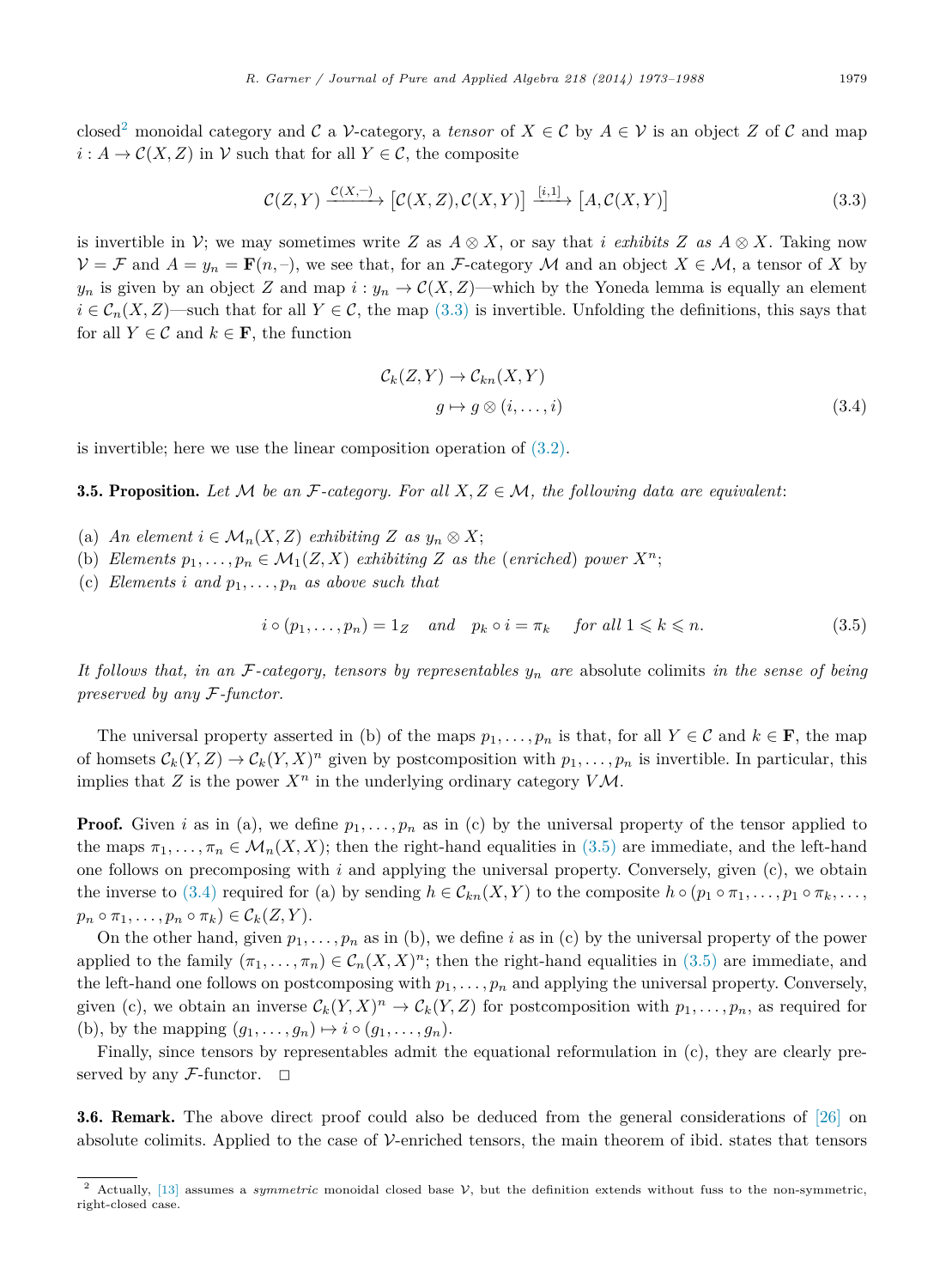<span id="page-7-0"></span>by  $A \in \mathcal{V}$  are absolute just when *A* admits a *left dual*  $A^o$  in  $\mathcal{V}$ , meaning that we have maps  $\eta : I \to A \otimes A^o$ and  $\varepsilon$ :  $A^o \otimes A \to I$  satisfying the usual triangle identities for an adjunction; moreover, tensors by *A* may then be identified with *cotensors* (the dual limit notion) by *A<sup>o</sup>*. Specialising to the situation at hand, the object  $A = y_n$  of F has left dual  $A^o = h_n = n \times (-)$ , since  $h_n$  and  $y_n$  correspond to the adjoint finitary endofunctors  $(-) \times n + (-)^n$  of **Set**; and so we conclude that tensors by  $y_n$  are absolute and correspond to cotensors by  $h_n$ . Since  $h_n$  is isomorphic to the *n*-fold coproduct  $I + \cdots + I$  of the unit object, a cotensor of *X* by  $h_n$  is equally well an *F*-enriched power  $X^n$ , which gives the equivalence (a)  $\Leftrightarrow$  (b) of [Proposition 3.5;](#page-6-0) a more refined analysis of the general case also yields the formulation in (c).

#### *3.7. Representable* F*-categories*

We define an  $\mathcal{F}\text{-category}\mathcal{M}$  to be *representable* if it admits all tensors by  $y_n$ 's. The terminology is moti-vated by the observation in [Remark 3.3](#page-5-0) that an  $\mathcal F$ -category can be seen as a particular kind of multicategory; when seen in this way, our notion of representability reduces to the standard notion of representability (as given, for example, in [\[19, Definition 3.3.1\]\)](#page-15-0) for the non-empty homs of this multicategory.

Let us write  $\mathcal{F}\text{-}\mathbf{CAT}_{\text{rep}}$  for the full sub-2-category on the representable  $\mathcal{F}\text{-categories. By (a) } \Rightarrow$  (b) in [Proposition 3.5,](#page-6-0) the underlying category *VM* of a representable *F*-category admits all finite powers; and by the absoluteness of tensors by representables, the underlying functor  $VF$  of any  $\mathcal{F}\text{-}\text{functor } F : \mathcal{M} \to \mathcal{N}$ between representable F-categories preserves finite powers. Thus the restriction of the underlying category 2-functor to representable  $\mathcal{F}$ -categories factors through  $\text{CAT}_{\text{fp}}$ , the 2-category of categories with finite powers and finite-power-preserving functors.

# **3.8. Proposition.** The 2-functor  $V : \mathcal{F}\text{-}\mathbf{CAT}_{\text{rep}} \to \mathbf{CAT}_{\text{fp}}$  is an equivalence of 2-categories.

Bearing in mind the identification of  $\mathcal F$ -categories with particular cartesian multicategories, this result can be seen as part of the equivalence between cartesian multicategories and categories with finite products  $(cf. [16]).$  $(cf. [16]).$  $(cf. [16]).$ 

**Proof.** We exhibit a pseudoinverse 2-functor  $R : \text{CAT}_{\text{fp}} \to \mathcal{F}\text{-}\text{CAT}_{\text{rep}}$ . For a category C with finite powers, we take *RC* to have the same collection of objects, hom-sets  $R\mathcal{C}_n(X,Y) = \mathcal{C}(X^n,Y)$ , composition given by:

$$
C(Y^m, Z) \times C(X^n, Y)^m \to C(X^n, Z)
$$
  

$$
(g, f_1, \dots, f_m) \mapsto g \circ \langle f_1, \dots, f_m \rangle
$$

and projections  $\pi_1, \ldots, \pi_n \in R\mathcal{C}_n(X,X) = \mathcal{C}(X^n,X)$  given by product projections. Note that  $R\mathcal{C}$  is representable, since for any  $X \in \mathbb{R}C$  and  $n \in \mathbf{F}$ , the elements  $1_{X^n} \in \mathbb{R}C_n(X, X^n)$  and  $\pi_1, \ldots, \pi_n \in \mathbb{R}C_1(X^n, X)$ satisfy [\(3.5\)](#page-6-0) and so exhibit  $X^n$  as a tensor of X by  $y_n$ . Given next a functor  $F: \mathcal{C} \to \mathcal{D}$  in  $\text{CAT}_{fp}$ , the F-functor *RF* has the same action on objects and action on homs:

$$
\mathcal{C}(X^n, Y) \xrightarrow{F} \mathcal{D}(F(X^n), FY) \xrightarrow{\cong} \mathcal{D}((FX)^n, FY).
$$

Finally, for any  $\alpha : F \Rightarrow G$  in  $\text{CAT}_{\text{fp}}$  we take  $R\alpha$  to be the *F*-transformation with the same components; F-naturality is easily verified. It is clear that the 2-functor R so defined satisfies  $VR \cong 1$ , and it remains to show that  $RV \cong 1$ .

Given M a representable F-category, RVM has the same objects and hom-sets  $(RVM)_n(X,Y)$  $\mathcal{M}_1(X^n, Y)$ , where  $X^n$  is a chosen tensor of X by  $y_n$ . The projection maps in  $RV \mathcal{M}_n(X, X) = \mathcal{M}_1(X^n, X)$ are the maps  $p_1, \ldots, p_n$  exhibiting  $X^n$  as the *n*-fold power of X; whilst composition is given by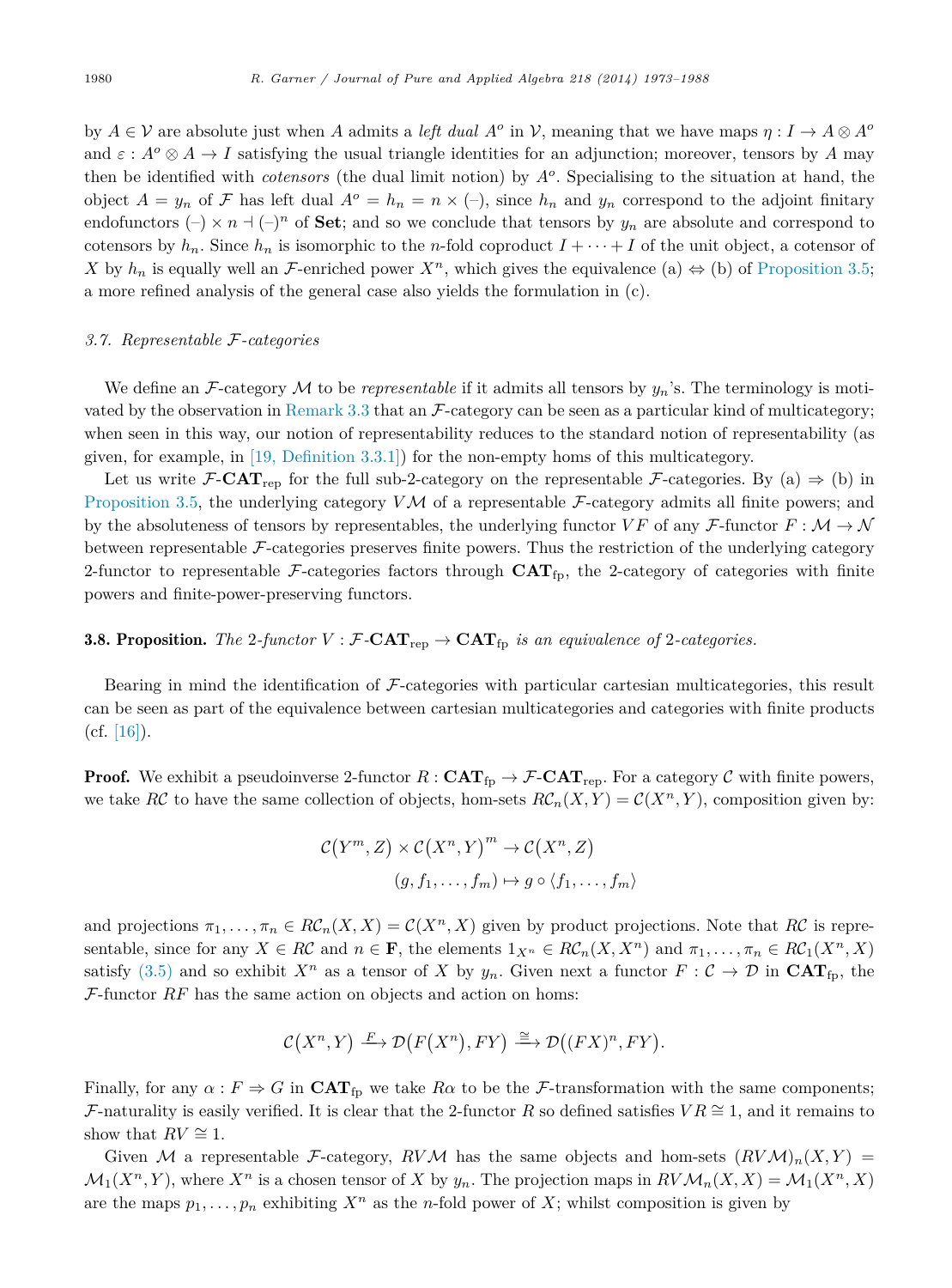$$
\mathcal{M}_1(Y^m, Z) \times \mathcal{M}_1(X^n, Y)^m \to \mathcal{M}_1(X^n, Z)
$$
  

$$
(g, f_1, \dots, f_m) \mapsto g \circ i \circ (f_1, \dots, f_m)
$$

where  $i \in \mathcal{M}_m(Y, Y^m)$  exhibits  $Y^m$  as the tensor of Y by  $y_m$ . We define an identity-on-objects F-functor  $RVM \rightarrow M$  with action on homs given by

$$
\mathcal{M}_1(X^n, Y) \to \mathcal{M}_n(X, Y)
$$

$$
g \mapsto g \circ i
$$

where  $i \in \mathcal{M}_n(X, X^n)$  exhibits  $X^n$  as the tensor of X by  $y_n$ . The universal property implies that the actions on homs are invertible, and it is immediate from the definitions that composition and projections are preserved. We thus have an isomorphism  $RVM \to M$ ; the naturality of these isomorphisms in M is now easily verified.  $\square$ 

# 4. Lawvere theories and their models

# *4.1. Lawvere theories as* F*-categories*

As in the introduction, a *Lawvere theory* is a category **T** whose objects are the distinct finite powers  $X^n$ of a distinguished object X, whilst a morphism of Lawvere theories is a functor  $\mathbf{T} \to \mathbf{T}'$  strictly preserving finite powers and the distinguished object. These definitions immediately translate via [Proposition 3.8](#page-7-0) into the language of F-category theory. We call a representable F-category M *Lawvere* if its objects are the tensors  $y_n \otimes X$  by distinct representables of a distinguished object X, and call a functor between two such categories *Lawvere* if it strictly preserves the distinguished object and its chosen tensors. It is now immediate from [Proposition 3.8](#page-7-0) that:

4.2. Proposition. *The category of Lawvere theories is equivalent to the category of Lawvere* F*-categories and Lawvere functors.*

#### *4.3. Models of Lawvere theories as* F*-functors*

A *model* of a Lawvere theory **T** is a finite-power-preserving functor  $\mathbf{T} \to \mathbf{Set}$ ; which by [Proposition 3.8,](#page-7-0) is equally an F-functor  $RT \rightarrow R(\textbf{Set})$ . Note that  $R(\textbf{Set})$  is precisely the F-category S defined before [Proposition 2.5,](#page-4-0) and so we have:

4.4. Proposition. *The functor which views a Lawvere theory as an* [**F***,* **Set**]*-category fits into a pseudocommuting triangle*



#### 5. The equivalence of finitary monads and Lawvere theories

## *5.1. The representable completion*

Having described both finitary monads on **Set** and Lawvere theories in terms of F-category theory, we now describe their equivalence in the same terms. The following result is the key to doing so.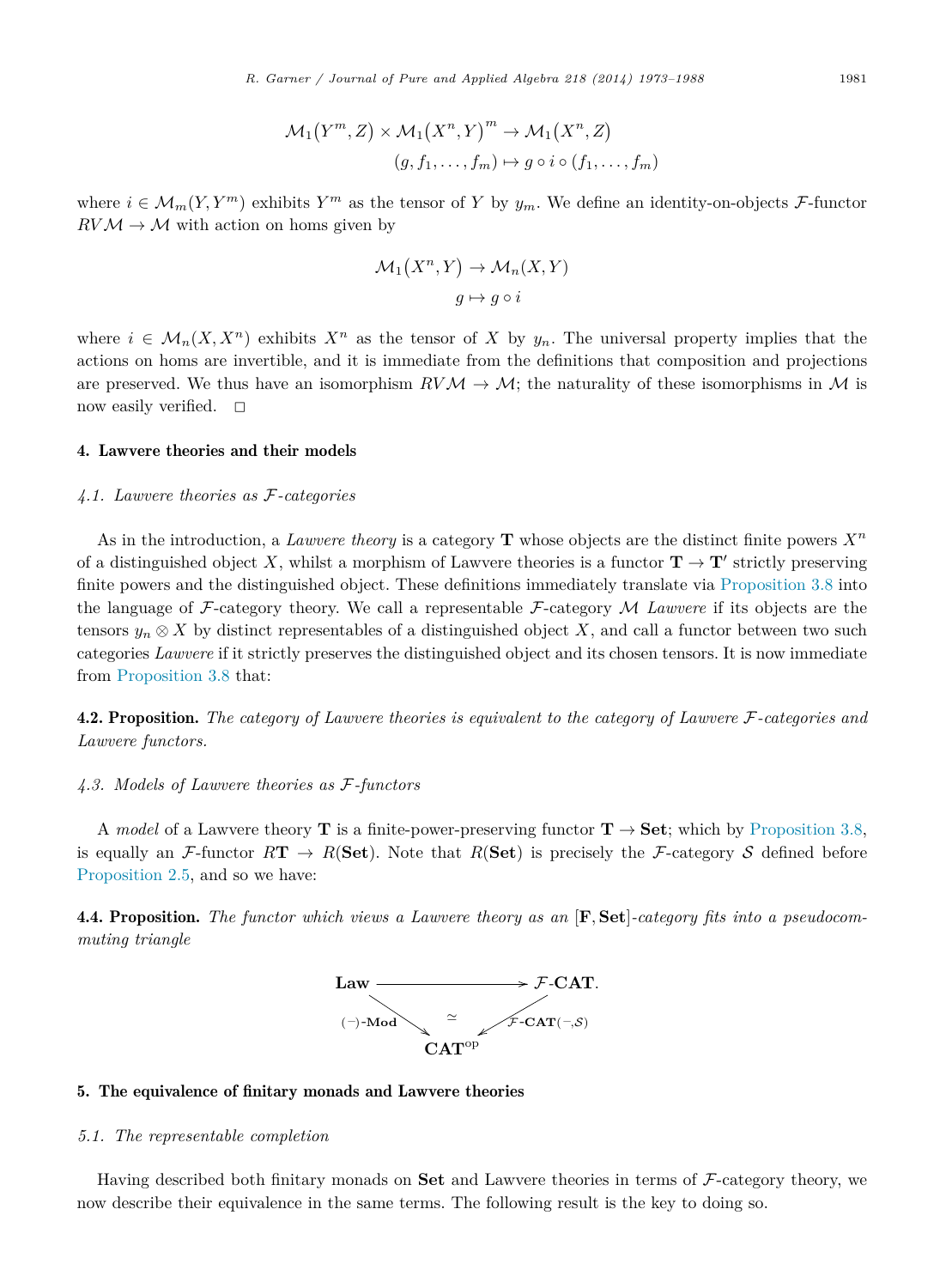# <span id="page-9-0"></span>5.2. Proposition. The inclusion 2-functor  $\mathcal{F}\text{-}\mathbf{CAT}_{\text{rep}} \to \mathcal{F}\text{-}\mathbf{CAT}_{\text{ }admits a left biadjoint } L$ .

As with [Proposition 3.8,](#page-7-0) this result is an essentially standard one about representability in multicategories; see, for instance, [\[7, Section 7\].](#page-15-0) The point is not that the result is new, but rather that the proof we give involves only standard enriched-categorical notions.

**Proof.** An F-category is representable just when it admits certain absolute colimits, namely tensors by representables; so *L* must be given by completion under these colimits. By [\[13, Proposition 5.62\]](#page-15-0) and the absoluteness of the colimits at issue, the unit  $J : \mathcal{M} \to L\mathcal{M}$  of the biadjunction at  $\mathcal{M}$  is characterised by three properties: (i) *J* is fully faithful; (ii)  $LM$  is representable; (iii) every object of  $LM$  is a tensor by some  $y_n$  of an object of M. We may thus obtain *LM* by first forming the *Cauchy completion QM* of M—its completion under all absolute colimits, described in [\[3, Section 1\]—](#page-15-0)and then taking *L*M to be the closure of M in *Q*M under tensors by representables.

Since tensors by representables satisfy  $y_1 \otimes X \cong X$  and  $y_n \otimes (y_m \otimes X) \cong (y_n \otimes y_m) \otimes X \cong y_{nm} \otimes X$ , this closure process converges after one step, and so we may as well take the objects of *L*M to be of the form  $X^{(n)}$ , representing the tensor of  $X \in \mathcal{M}$  by  $y_n$ . Now from the description of  $Q\mathcal{M}$  given in [\[3\],](#page-15-0) the hom-objects of *L*M are given by

$$
L\mathcal{M}(X^{(n)},Y^{(m)})=Q\mathcal{M}(y_n\otimes X,y_m\otimes Y)=y_m\otimes \mathcal{M}(X,Y)\otimes h_n,
$$

where as in [Remark 3.6,](#page-6-0)  $h_n = (-) \times n$  is the left dual of  $y_n$  in F. Identities and composition in LM are obtained from those of M together with the unit maps  $I \to y_n \otimes h_n$  (for the identities) and counit maps  $h_m \otimes y_m \to I$  (for the composition). Spelling this out explicitly, we have that

$$
L\mathcal{M}_k(X^{(n)}, Y^{(m)}) = \mathcal{M}_{nk}(X, Y)^m
$$

with identities given by  $(\pi_1, \ldots, \pi_n) \in L\mathcal{M}_1(X^{(n)}, X^{(n)}) = \mathcal{M}_n(X, X)^n$ , and composition

$$
\mathcal{LM}_p(Y^{(m)}, Z^{(k)})\times\mathcal{LM}_q(X^{(n)}, Y^{(m)})^p\to L\mathcal{M}_q(X^{(n)}, Z^{(k)})
$$

by

$$
\mathcal{M}_{mp}(Y,Z)^k \times \mathcal{M}_{nq}(X,Y)^{mp} \to \mathcal{M}_{nq}(X,Z)^k
$$
  

$$
(f_1,\ldots,f_k,\vec{g}) \mapsto (f_1 \circ \vec{g},\ldots,f_k \circ \vec{g}).
$$

The tensor of  $X^{(n)}$  by  $y_m$  is  $X^{(nm)}$ , as witnessed by the element  $i = (\pi_1, \ldots, \pi_{nm}) \in L\mathcal{M}_m(X^{(n)}, X^{(nm)}) =$  $\mathcal{M}_{nm}(X,X)^{nm}$ . Finally, the reflection map  $\mathcal{M} \to L\mathcal{M}$  sends X to  $X^{(1)}$  and is the identity on homs.  $\Box$ 

5.3. Remark. A priori, the universal property of biadjunction only makes L pseudofunctorial in  $\mathcal{M}$ ; however, it is easy to see that we may make it strictly 2-functorial, by defining its action  $LF : LM \rightarrow LN$  on morphisms by  $(LF)(X^{(n)})=(FX)^{(n)}$  and with the evident action on homs.

We have now developed enough  $\mathcal{F}\text{-category}$  theory to prove:

**5.4. Proposition.** *There is an equivalence*  $\text{Mnd}_f(\text{Set}) \simeq \text{Law}$ *, fitting into a pseudocommuting triangle of functors*

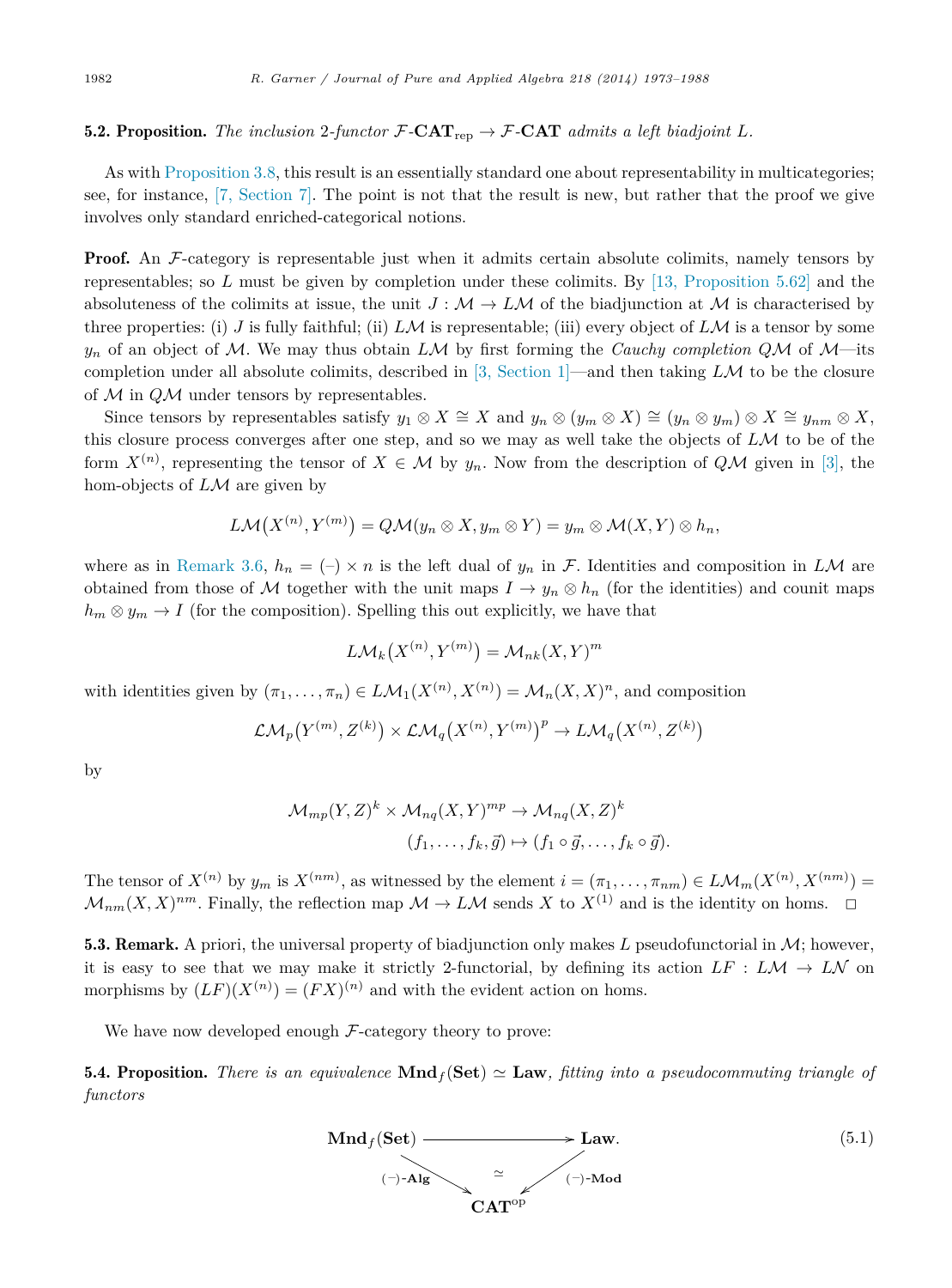**Proof.** To show that  $\text{Mnd}_f(\text{Set}) \simeq \text{Law}$ , it suffices by [Propositions 2.2 and 4.2](#page-2-0) to exhibit an equivalence between the category  $A$  of one-object  $F$ -categories and the category  $B$  of Lawvere  $F$ -categories and Lawvere functors. In one direction, there is a functor  $\mathcal{B} \to \mathcal{A}$  sending each Lawvere M to the one-object sub-F-category  $\mathcal{M}_X$  on the distinguished object X. In the other, if  $\mathcal M$  is an F-category with unique object *X*, then *LM* becomes Lawvere when equipped with the distinguished object  $X^{(1)}$ ; and so we have a functor  $A \to B$ . If M has one object, then clearly  $(LM)_{X^{(1)}} \cong M$ ; so the composite  $A \to B \to A$  is isomorphic to the identity. On the other hand, if M is Lawvere, then the inclusion  $\mathcal{M}_X \to \mathcal{M}$  satisfies conditions (i)–(iii) from the proof of [Proposition 5.2,](#page-9-0) and so exhibits M as the free representable F-category on  $\mathcal{M}_X$ ; thus  $L\mathcal{M}_X \simeq \mathcal{M}$ . This equivalence is in fact bijective on objects, so that  $L\mathcal{M}_X \simeq \mathcal{M}$  and the composite  $\mathcal{B} \rightarrow \mathcal{A} \rightarrow \mathcal{B}$  is isomorphic to the identity, as required.

Finally, we must show that the triangle [\(5.1\)](#page-9-0) commutes to within pseudonatural equivalence. Consider the diagram



The top square commutes to within isomorphism by our construction of the equivalence  $\text{Mnd}_f(\text{Set}) \simeq$ Law; whilst the lower triangle commutes to within pseudonatural equivalence because L is a bireflector into representable  $\mathcal F$ -categories and  $\mathcal S$  is representable. Finally, by [Propositions 2.5 and 4.4,](#page-4-0) the composites down the left and the right are pseudonaturally equivalent to (–)-**Alg** and (–)-**Mod** respectively; whence the result.  $\square$ 

#### 6. Functorial semantics

One advantage of Lawvere theories over finitary monads is the relative ease with which we may consider models in categories other than **Set**. A model of a Lawvere theory **T** in a category  $C$  with finite powers is simply a finite-power-preserving functor  $\mathbf{T} \to \mathcal{C}$ , and the formulation makes it apparent that any finite-power-preserving functor between theories  $\mathbf{T} \to \mathbf{S}$  or semantic domains  $\mathcal{C} \to \mathcal{D}$  induces a functor  $\text{Mod}(S, \mathcal{C}) \to \text{Mod}(T, \mathcal{C})$  or  $\text{Mod}(T, \mathcal{C}) \to \text{Mod}(T, \mathcal{D})$  by pre- or postcomposition, respectively. For a finitary monad on **Set**, by contrast, it requires work to define algebras in other categories, and further work to verify the functoriality of such a definition in the monad  $T$  and the semantic domain  $\mathcal{C}$ .

The perspective of  $\mathcal{F}\text{-category}$  theory dissolves this apparent distinction. We retain the functorial semantics for Lawvere theories by defining  $\text{Mod}(\textbf{T}, \mathcal{C}) = \mathcal{F}\text{-}\textbf{CAT}(R\textbf{T}, R\mathcal{C})$ , but now have an equally clear functorial semantics for monads on taking  $\mathbf{Alg}(T, C) = \mathcal{F}\text{-}\mathbf{CAT}(\Sigma T, RC)$ . Moreover, the two kinds of semantics are equivalent: if **T** is the Lawvere theory corresponding to T, then *R***T** is a representable completion of *ΣT*, so that by the universal property of such completion,

$$
\mathbf{Alg}(\mathsf{T}, \mathcal{C}) = \mathcal{F}\text{-}\mathbf{CAT}(\mathcal{Z}\mathsf{T}, R\mathcal{C}) \simeq \mathcal{F}\text{-}\mathbf{CAT}(R\mathbf{T}, R\mathcal{C}) = \mathbf{Mod}(\mathbf{T}, \mathcal{C})
$$

pseudonaturally in the representable  $\mathcal{F}\text{-category } \mathcal{C}.$ 

In elementary terms, a T-algebra  $\Sigma T \to R\mathcal{C}$  is given by an object  $X \in \mathcal{C}$  and a monad morphism  $T \to$ End(*X*); here, End(*X*) =  $RC(X, X)$  is the finitary monad on Set with action on finite sets  $n \mapsto C(X^n, X)$ . A map between T-algebras is a morphism  $f: X \to Y$  of C making the square of finitary endofunctors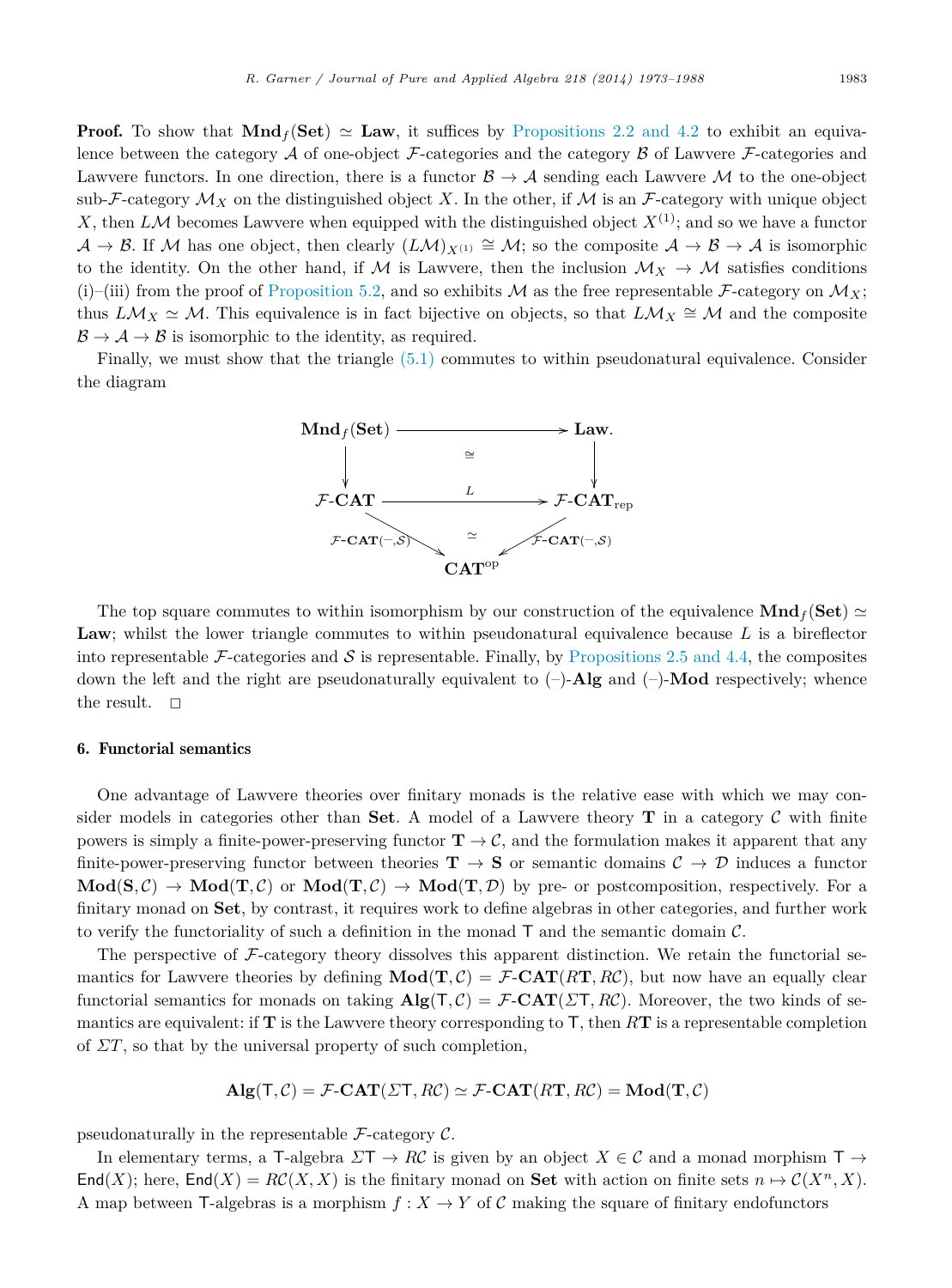$$
T \longrightarrow RC(X, X)
$$
  
\n
$$
\downarrow RC(X, Y) \xrightarrow{RC(f, X)} RC(X, Y)
$$
  
\n
$$
RC(Y, Y) \xrightarrow{RC(f, X)} RC(X, Y)
$$

<span id="page-11-0"></span>commute; the functor  $\text{Alg}(T, C) \to \text{Alg}(S, C)$  induced by a monad map  $S \to T$  sends  $T \to \text{End}(X)$  to  $S \to T \to \text{End}(X)$ ; and the functor  $\text{Alg}(T, C) \to \text{Alg}(T, \mathcal{D})$  induced by a finite-power-preserving  $F: C \to \mathcal{D}$ sends  $\mathsf{T} \to \mathsf{End}(X)$  to  $\mathsf{T} \to \mathsf{End}(X) \to \mathsf{End}(FX)$ , where  $\mathsf{End}(X) \to \mathsf{End}(FX)$  is the finitary monad map defined at *n* by  $C(X^n, X) \to \mathcal{D}(F(X^n), FX) \cong \mathcal{D}((FX)^n, FX)$ . These definitions are by no means new<sup>3</sup>; the point is that, from the  $\mathcal F$ -enriched viewpoint, they are entirely self-evident.

#### 7. Left adjoints to algebraic functors

A functor  $\mathbf{Alg}(T, C) \to \mathbf{Alg}(S, C)$  or  $\mathbf{Mod}(T, C) \to \mathbf{Mod}(S, C)$  induced by precomposition with a map of finitary monads or of Lawvere theories is called an *algebraic functor*. Under reasonable hypotheses on C, such functors have left adjoints; in this final section, we consider the case where such adjoints can be constructed from  $\mathcal F$ -enriched left Kan extensions in the sense of [\[13\].](#page-15-0)

# *7.1. Left Kan extensions*

Given  $V$ -functors  $F: \mathcal{A} \to \mathcal{B}$  and  $G: \mathcal{A} \to \mathcal{D}$ , the *left Kan extension*<sup>4</sup> of *G* along *F* is the  $V$ -functor  $\text{Lan}_F G : \mathcal{B} \to \mathcal{D}$  defined by the colimit formula  $(\text{Lan}_F G)(B) = \mathcal{B}(F-, B) \star G$ . If  $\text{Lan}_F G$  exists for all  $G: \mathcal{A} \to \mathcal{D}$ , then by [\[13, Theorem 4.43\]](#page-15-0) it provides the values of an (ordinary) functor

$$
\mathrm{Lan}_F: \mathcal{V}\text{-}\mathbf{CAT}(\mathcal{A}, \mathcal{D}) \to \mathcal{V}\text{-}\mathbf{CAT}(\mathcal{B}, \mathcal{D}),
$$

left adjoint to precomposition with *F*. When V is  $\mathcal{F}, \mathcal{D} = \mathcal{RC}$  is a representable  $\mathcal{F}\text{-category}$ , and  $F : \mathcal{LS} \to$ *Σ*T is the F-functor induced by a map of finitary monads, we see that Lan*<sup>F</sup>* must provide a left adjoint for the algebraic functor  $\mathbf{Alg}(T, \mathcal{C}) \to \mathbf{Alg}(S, \mathcal{C})$ ; similarly, when F is the F-functor  $R\mathbf{S} \to R\mathbf{T}$  induced by a map of Lawvere theories,  $\text{Lan}_F$  must provide a left adjoint for the algebraic functor  $\text{Mod}(\mathbf{T}, \mathcal{C}) \to \text{Mod}(\mathbf{S}, \mathcal{C})$ .

7.2. Remark. Note that a left adjoint to an algebraic functor may exist without being computed by  $\mathcal{F}\text{-enriched Kan extension.}$  An example may help to clarify this point. Take T to be the monoid monad and S the identity monad on **Set**; then  $\text{Alg}(T, C) \to \text{Alg}(S, C)$  is the forgetful functor  $\text{Mon}(C) \to C$  from the category of monoids in  $\mathcal C$  with respect to cartesian product. This has a left adjoint given by  $\mathcal F$ -enriched Kan extension just when free monoids in C can be constructed by the geometric series formula  $\sum_{n=0}^{\infty} X^n$ ; which requires the countable coproducts at issue to exist in  $C$  and to distribute over finite powers. There are much more general conditions under which free monoids exist in  $\mathcal{C}-$  see [\[12\]—](#page-15-0)but these require properties of  $\mathcal{C}$ which are not intrinsically  $\mathcal F$ -categorical, for example local presentability; which is reflected in the fact that the left adjoint in such cases is *not* computed by F-enriched Kan extension.

#### *7.3. Relative tensors*

In calculating the F-enriched left Kan extensions that yield left adjoints to algebraic functors, we will need a more general kind of weighted colimit than the tensors introduced previously. The following definitions

The construction of  $\text{End}(X)$  is in [\[25, Section 2\]](#page-15-0) but dates back to Lawvere's thesis [\[17\];](#page-15-0) the analysis in the form just given is essentially in [\[11, Section 3\].](#page-15-0)

<sup>4</sup> We follow Kelly in reserving the name "left Kan extension" for what [\[4,22\]](#page-15-0) call a *pointwise* left Kan extension: one computed at each object by a weighted colimit in the codomain category.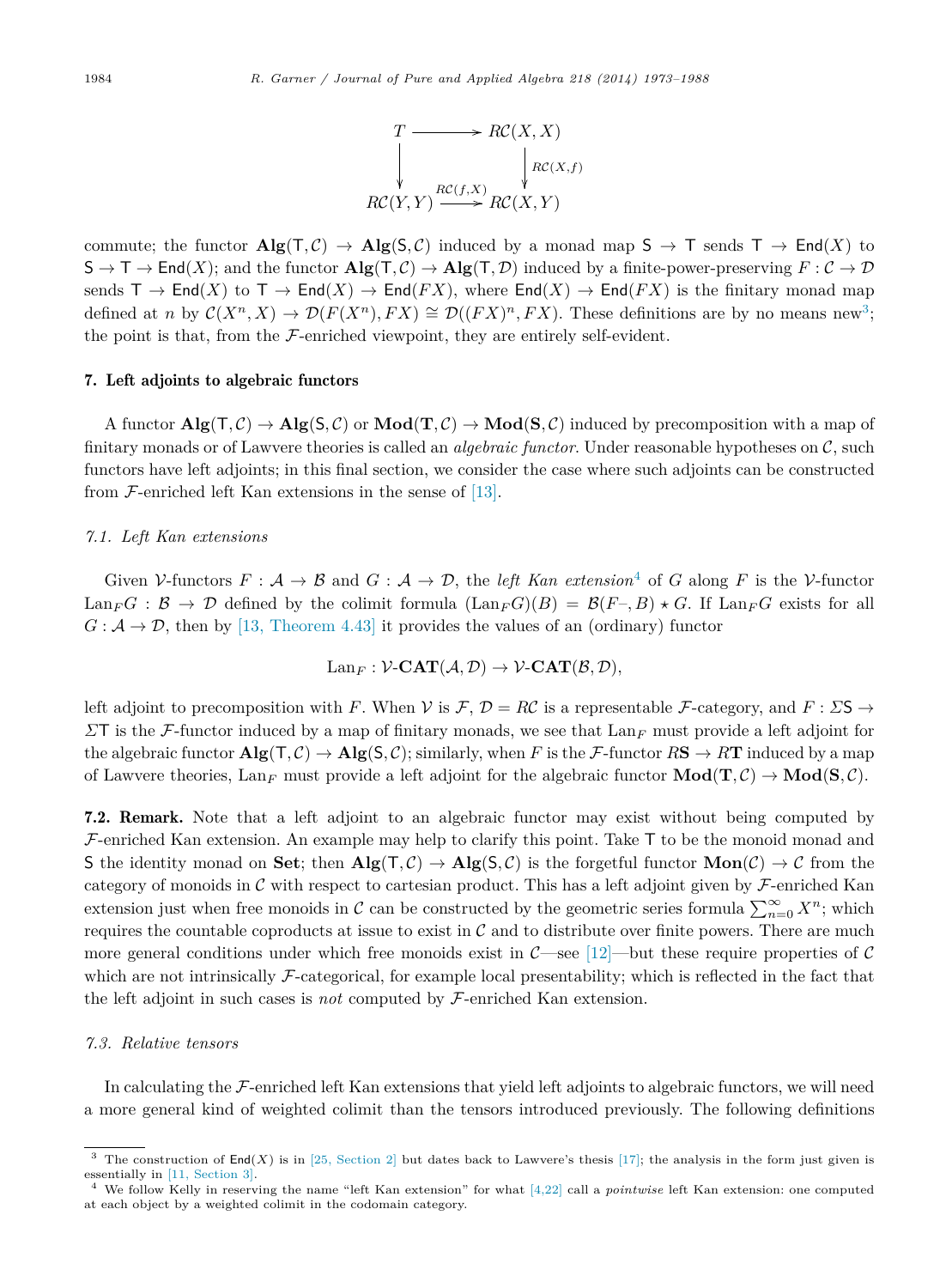<span id="page-12-0"></span>Let  $S = \Sigma S$  be a one-object V-category; by a *right* S-module, we mean a right module for the underlying monoid *S*. If  $b : B \otimes S \to B$  is a right S-module, then so too is  $A \otimes b : A \otimes B \otimes S \to A \otimes B$ , and the assignation  $(A, b) \mapsto A \otimes b$  underlies a monoidal action  $V \times S$ -**Mod**  $\rightarrow S$ -**Mod**. The action is right closed, with  $\langle B, C \rangle$  being defined as the equaliser of the two maps

$$
[B, C] \xrightarrow{[b,1]} [B \otimes S, C]
$$
 and  $[B, C] \xrightarrow{-\otimes S} [B \otimes S, C \otimes S] \xrightarrow{[1,c]} [B \otimes S, C],$ 

so that, by the argument of Section [2.3,](#page-2-0) we have an enrichment of S-**Mod** to a tensored V-category; when seen in this way, we write it as  $\mathcal{PS}$ .

Given a V-functor  $S \to \mathcal{C}$ , comprising an object  $X \in \mathcal{C}$  and a monoid morphism  $x : S \to \mathcal{C}(X, X)$  which we might think of as a *left* S-action on X, we have a lifting of the hom-functor  $\mathcal{C}(X, -): \mathcal{C} \to \mathcal{V}$  through the forgetful  $\mathcal{PS} \to \mathcal{V}$ , obtained by equipping each  $\mathcal{C}(X, Y)$  with the right S-action

$$
\mathcal{C}(X,Y)\otimes S \xrightarrow{1\otimes x} \mathcal{C}(X,Y)\otimes \mathcal{C}(X,X) \xrightarrow{m} \mathcal{C}(X,Y).
$$

Now given X with its left S-action and a right S-module A, the *relative tensor of* X by B over S is given by an object  $A \otimes_{\mathcal{S}} X \in \mathcal{C}$  and a map  $i : A \to \mathcal{C}(X, A \otimes_{\mathcal{S}} X)$  of right S-modules such that, for every  $Y \in \mathcal{C}$ , the map

$$
\mathcal{C}(A\otimes_{\mathcal{S}} X,Y)\xrightarrow{\mathcal{C}(X,-)}\mathcal{PS}\big(\mathcal{C}(X,A\otimes_{\mathcal{S}} X),\mathcal{C}(X,Y)\big)\xrightarrow{\mathcal{PS}(i,1)}\mathcal{PS}\big(A,\mathcal{C}(X,Y)\big)
$$

is invertible in  $V$ .

# *7.4. Relative tensors in* F*-categories*

The key to describing relative tensors in  $\mathcal F$ -categories is the following result, a standard part of the folklore on algebraic theories:

7.5. Proposition. *If* S *is a finitary monad on* **Set** *and* **S** *the corresponding Lawvere theory, then* P(*Σ*S) *is the representable*  $\mathcal{F}$ -*category on*  $[\mathbf{S}^{\mathrm{op}}, \mathbf{Set}]$ *.* 

**Proof.** By its construction,  $\mathcal{P}(\Sigma S)$  is a tensored F-category, and so in particular representable; it thus suffices to show that its underlying ordinary category is isomorphic to  $[\mathbf{S}^{\text{op}}, \mathbf{Set}]$ . Now, for any  $A \in \mathcal{F}$ , to give a map  $A \otimes S \to A$  is to give maps  $An \times (Sm)^n \to Am$  or equally maps  $(Sm)^n \to (Am)^{An}$ , natural in *n* and *m*. Since  $\mathbf{S}(n,m)=(Sn)^m$ , this is to give a graph morphism  $\mathbf{S}^{op} \to \mathbf{Set}$  which (by naturality in *n* and *m*) restricts along  $\mathbf{F} \to \mathbf{S}^{\mathrm{op}}$  to give back *A*. Imposing the requirement that  $A \otimes S \to A$  satisfy the unit and associativity conditions for a right module now forces the graph morphism  $S^{op} \rightarrow Set$  to be a functor, so that, in sum, a right *Σ*S-module is equally a pair of *A* : **F** → **Set** together with an extension of *A* through  $\mathbf{F} \to \mathbf{S}^{\mathrm{op}}$ ; which is equally just a functor  $\mathbf{S}^{\mathrm{op}} \to \mathbf{Set}$ . Arguing similarly for the morphisms, we conclude that the underlying category of  $\mathcal{P}(\Sigma S)$  is isomorphic to  $[\mathbf{S}^{\mathrm{op}}, \mathbf{Set}]$ , as claimed.  $\square$ 

We now characterise relative tensors in a representable  $\mathcal{F}-\text{category}$  in terms of colimits in the underlying ordinary category which distributive over finite powers. First we make the sense of this distributivity precise. Let C be a category with finite powers, and  $D: A \to C$  a functor whose values are taken in powers  $X^n$  of some fixed object *X* of *C*. Suppose that  $i: D \Rightarrow \Delta Z$  is a colimiting cocone for *D*. For each  $k \in \mathbb{N}$ , write  $D^k$  :  $\mathcal{A}^k \to \mathcal{C}$  for the functor  $(a_1, \ldots, a_k) \mapsto D(a_1) \times \cdots \times D(a_k)$  (note these products will exist by the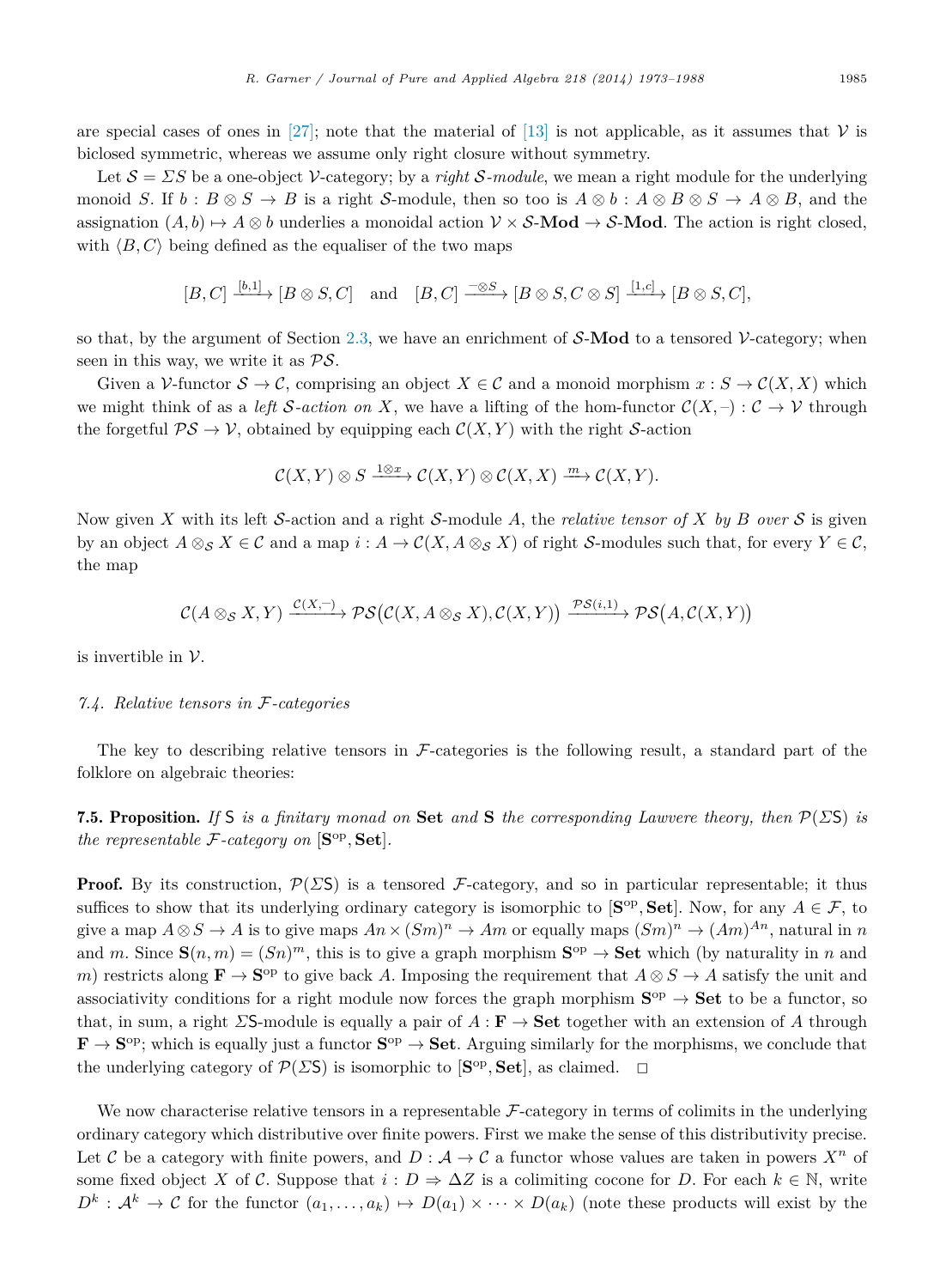<span id="page-13-0"></span>assumption on *D*), and  $i^k : D^k \Rightarrow \Delta(Z^k)$  for the induced cocone with components  $i_{a_1} \times \cdots \times i_{a_k}$ . If the cocone  $i^k$  is colimiting for each  $k$ , we say that the colimit of  $D$  *distributes over finite powers*.

7.6. Proposition. *Let* C *be a category with finite powers, and* S *a finitary monad on* **Set***. The relative tensor*  $of X : \Sigma S \rightarrow R\mathcal{C}$  *by*  $A \in \mathcal{P} \Sigma S$  *exists if and only if the composite ordinary functor* 

$$
D = el \tilde{A} \to \mathbf{S} \xrightarrow{\tilde{X}} \mathcal{C}
$$
\n(7.1)

*admits a colimit which distributes over finite powers; here,* **S** *is the Lawvere theory associated to* S*, the presheaf*  $\tilde{A} \in [\mathbf{S}^{\mathrm{op}}, \mathbf{Set}]$  *corresponds to*  $A \in \mathcal{P} \Sigma \mathbf{S}$  *under [Proposition](#page-12-0)* 7.5*, and*  $\tilde{X} : \mathbf{S} \to \mathcal{C}$  *is the essentiallyunique finite-power-preserving functor whose restriction*  $\Sigma S \to R\mathbf{S} \to R\mathcal{C}$  *is isomorphic to*  $X$ *.* 

The colimit of *D* is thus the (unenriched) weighted colimit  $\tilde{A} \star \tilde{X}$ , given in coend notation<sup>5</sup> by  $\int^{n \in \mathbf{S}} \tilde{A} n \cdot \tilde{X} n$ . The distributivity of the colimit over finite powers is the requirement that, for all  $k \in \mathbb{N}$ , we have a canonical isomorphism

$$
\left(\int\limits^n\tilde{A}n\cdot\tilde{X}n\right)^k\cong\int\limits^{n_1,\ldots,n_k}(\tilde{A}n_1\times\cdots\times\tilde{A}n_k)\cdot\tilde{X}(n_1+\cdots+n_k),
$$

in the sense that the evident cocone of maps exhibits the left-hand side as the colimit on the right. Note that if C is a cartesian closed category, then any colimit in C distributes over finite powers; thus if C is cartesian closed and cocomplete (in particular, if  $C =$  **Set**) then *RC* admits all F-enriched relative tensors.

**Proof.** For any  $Y \in \mathcal{C}$ , we induce as in Section [7.3](#page-11-0) a right  $\Sigma$ S-module structure on the hom-object  $R\mathcal{C}(X, Y)$ , which under the isomorphism of [Proposition 7.5](#page-12-0) is easily identified with the presheaf  $\mathcal{C}(\tilde{X}, Y) \in [\mathbf{S}^{\mathrm{op}}, \mathbf{Set}]$ . In these terms, the universal property of the tensor  $Z = A \otimes_{S} X$  mandates isomorphisms

$$
RC(Z, Y) \cong R[\mathbf{S}^{\mathrm{op}}, \mathbf{Set}](\tilde{A}, \mathcal{C}(\tilde{X}, Y))
$$
\n(7.2)

in F, induced by composition with a universal map  $i : \tilde{A} \to \mathcal{C}(\tilde{X}, Z)$  in [S<sup>op</sup>, Set]. To give *i* is to give functions  $\tilde{A}n \to \mathcal{C}(\tilde{X}n, Z)$  natural in  $n \in \mathbf{S}$ , thus a cocone  $i : D \Rightarrow \Delta Z$  under (7.1) with vertex Z. Evaluating (7.2) at  $1 \in \mathbf{F}$ , we see that this cocone must be colimiting; evaluating at  $k \in \mathbf{F}$ , we find that composition with  $i^k$  induces isomorphisms  $C(Z^k, Y) \cong [\mathbf{S}^{op}, \mathbf{Set}](\tilde{A}^k, C(\tilde{X}, Y))$ . Since  $[\mathbf{S}^{op}, \mathbf{Set}]$  is cartesian closed, we calculate that

$$
\tilde{A}^k = \left(\int \tilde{A}n \cdot y_n\right)^k \cong \int \limits_{n_1, \dots, n_k}^{n_1, \dots, n_k} (\tilde{A}n_1 \times \dots \times \tilde{A}n_k) \cdot y_{n_1} \times \dots \times y_{n_k}
$$
\n
$$
\cong \int \limits_{n_1, \dots, n_k} (\tilde{A}n_1 \times \dots \times \tilde{A}n_k) \cdot y_{n_1 + \dots + n_k}, \tag{7.3}
$$

so that  $[\mathbf{S}^{\mathrm{op}}, \mathbf{Set}](\tilde{A}^k, \mathcal{C}_1(\tilde{X}, Y))$  is equally the set of cocones  $D^k \Rightarrow \Delta Y$ ; the natural isomorphism of this with  $C(Z^k, Y)$  specified by (7.2) now asserts that  $i^k : D^k \to \Delta(Z^k)$  is a colimiting cocone, as required.  $\Box$ 

 $5$  This is merely notation: we are only asserting the existence of the colimit whose universal property is expressed by this coend, and not that of the copowers  $An \cdot \tilde{X}n$  constituting it.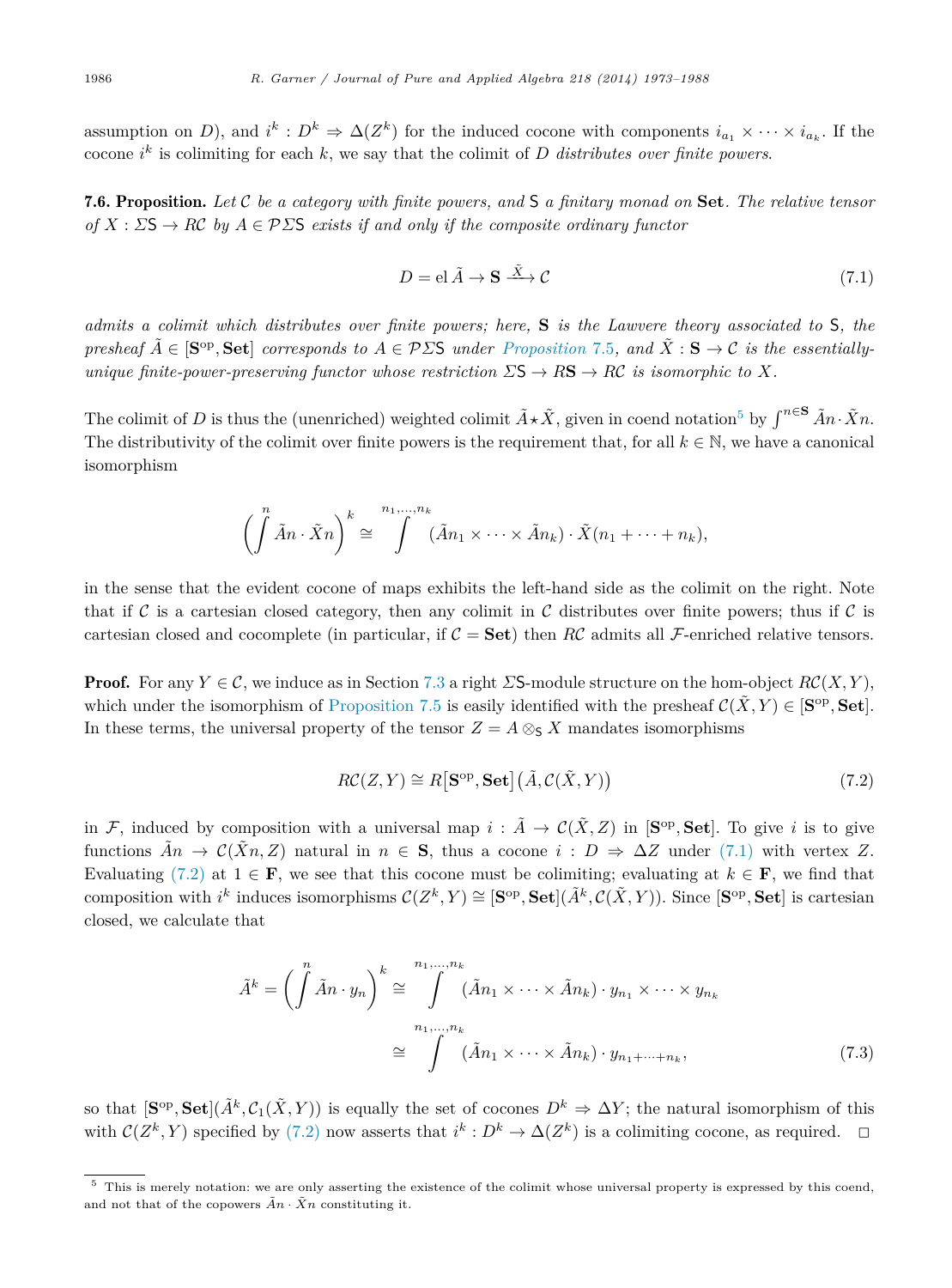#### *7.7. Left adjoints to algebraic functors*

We are now finally in a position to describe when left adjoints to algebraic functors can be obtained by  $F$ -enriched Kan extension. The construction given in the following result is once again not new, at least when stated in the form stated in (iii) and (iv); what is new is its abstract justification via the universal property in (i) and (ii).

**7.8. Proposition.** Let  $F : S \to T$  be a map of finitary monads on **Set** and  $G : S \to T$  the associated map of *Lawvere theories, inducing the left-hand square of* F*-functors in*:



*Here, the maps labelled η exhibit R***S** *and R***T** *as LΣ*S *and LΣ*T*. Let* C *be a category with finite powers, and let X* as displayed above be an **S**-model in C, with  $X\eta$  :  $\Sigma$ **S**  $\rightarrow$  *RC* the corresponding **S**-algebra. Then the *following are equivalent*:

- (i) *The Kan extension*  $\text{Lan}_{RG}(X) : R\mathbf{T} \to R\mathcal{C}$  *exists*;
- (ii) *The Kan extension*  $\text{Lan}_{\Sigma F}(X\eta) : R\mathsf{T} \to R\mathcal{C}$  *exists*;
- (iii) *The ordinary functor*

$$
D: G\downarrow A \xrightarrow{\pi_1} \mathbf{S} \xrightarrow{VX} \mathcal{C}
$$

(*where A is the distinguished object of* **T**) *admits a colimit which distributes over finite powers;* (iv) The unenriched Kan extension  $\text{Lan}_G(VX) : \mathbf{T} \to \mathcal{C}$  exists and is a finite-power-preserving functor.

Once again, the hypotheses of this proposition will always be satisfied when  $\mathcal C$  is cartesian closed and cocomplete, so in particular when  $C = Set$ .

**Proof.** Assume (i). By [\[13, Theorem 5.35\],](#page-15-0) we have  $X \cong \text{Lan}_n(X\eta)$ , and so  $\text{Lan}_{RG}(X) \cong \text{Lan}_{RG}(\chi \eta) \cong$ Lan<sub>*n,*  $\Sigma F(X\eta)$ *.* As  $\eta : \Sigma T \to R\mathbf{T}$  is fully faithful, it follows that  $(\text{Lan}_{RG}X) \cdot \eta \cong \text{Lan}_{\Sigma F}(X\eta)$ , as required</sub> for (ii). Conversely, given (ii), the left Kan extension of  $\text{Lan}_{\Sigma F}(X\eta)$  along  $\eta : \Sigma T \to R\mathbf{T}$  exists, again by [\[13,](#page-15-0) [Theorem 5.35\],](#page-15-0) and is isomorphic to  $\text{Lan}_{BC}(X)$  as above, giving (i).

We next show that (ii)  $\Leftrightarrow$  (iii). By definition, Lan $_{\Sigma F}(X\eta)$  has its value at the unique object of  $\Sigma T$  given by the relative tensor  $T \otimes_{\Sigma S} (X\eta)$ ; here *T* is regarded as a right *Σ***S**-module via the action

$$
T \otimes S \xrightarrow{1 \otimes F} T \otimes T \xrightarrow{\mu} T.
$$

Under the isomorphism of [Proposition 7.5,](#page-12-0) this right module is easily seen to correspond to the presheaf  $T(G, A) \in [\mathbf{S}^{\mathrm{op}}, \mathbf{Set}]$  (with *A* the distinguished object of **T**); whence, by [Proposition 7.6,](#page-13-0) the relative tensor  $T \otimes_{\Sigma S} (X\eta)$  exists if and only if the conditions in (iii) hold.

Finally, we show (iii)  $\Leftrightarrow$  (iv). The value at  $A^n$  of  $\text{Lan}_G(VX)$  is given by the (unenriched) weighted colimit  $\mathbf{T}(G, A^n) \star VX$ ; but  $\mathbf{T}(G, A^n) \cong (\mathbf{T}(G, A))^n$  and so, repeating the calculation in [\(7.3\),](#page-13-0) this weighted colimit can be computed as the conical colimit of  $D^n$ :  $(G \downarrow A)^n \to \mathcal{C}$ . Thus the existence and finite-powerpreservation of  $\text{Lan}_G(VX)$  is equivalent to the existence and distributivity of colim *D*, as required.  $\Box$